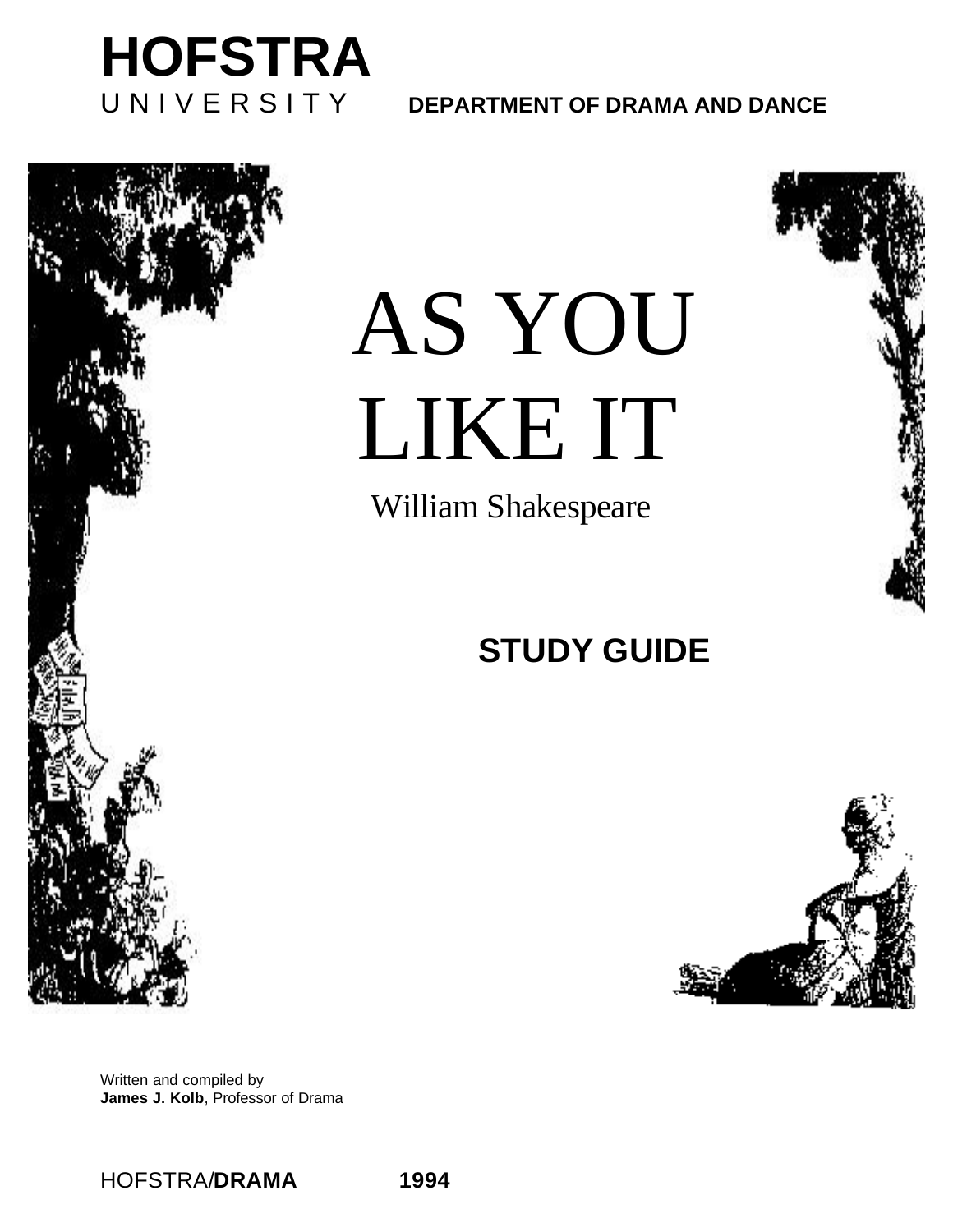A Study Guide to

#### Hofstra University's

#### Department of Drama and Dance

Production

of

# AS YOU LIKE IT

# by William Shakespeare

| March 1994 |  |
|------------|--|
|            |  |

The Folger Library General Readers Shakespeare version of *As You Like It,* the text used in the current production, is published in paperback by Washington Square Press/Pocket Books, a Division of Simon & Schuster, 1230 Avenue of the Americas, New York, New York 10020 ISBN # 0-671-72953-5 (\$3.50)

#### HOFSTRA/**DRAMA**

Department of Drama and Dance Hofstra University 463-5444

The idea and format of this study guide is by Peter Sander. He prepared and wrote the content of pp. 2-3. The material on pp. 4-5 has been adapted and rewritten from his study guide prepared for *Romeo and Juliet,* as have the questions for discussion and selected reading list. Other materials have been written or compiled by James Kolb. Pages 67 also includes a contribution by Maureen Connolly McFeely, codramaturg.

Cover illustration is adapted from an 18th-century French tapestry.

#### **Table of Contents**

| <b>About Shakespeare</b>                                        | 2  |
|-----------------------------------------------------------------|----|
| Title Page of the First Folio Edition<br>of Shakespeare's Plays | 2  |
| Shakespeare's Coat of Arms                                      | 3  |
| Shakespeare's Plays                                             | 3  |
| Shakespeare's Theatre                                           | 4  |
| Summary of the Story                                            | 5  |
| The Sources of the Story                                        | 6  |
| The Date of Composition                                         | 6  |
| About the Play<br>"To liberty and not to banishment"            | 6  |
| <b>A Few Critical Comments</b><br>8                             |    |
| About the Play on Stage                                         | 10 |
| <b>Famous Lines</b>                                             | 14 |
| About the Play in Other Forms                                   | 16 |
| <b>Questions for Discussion</b>                                 | 17 |
| A Selected Reading List                                         | 17 |
| Hofstra University's<br>45th Annual Shakespeare Festival        | 18 |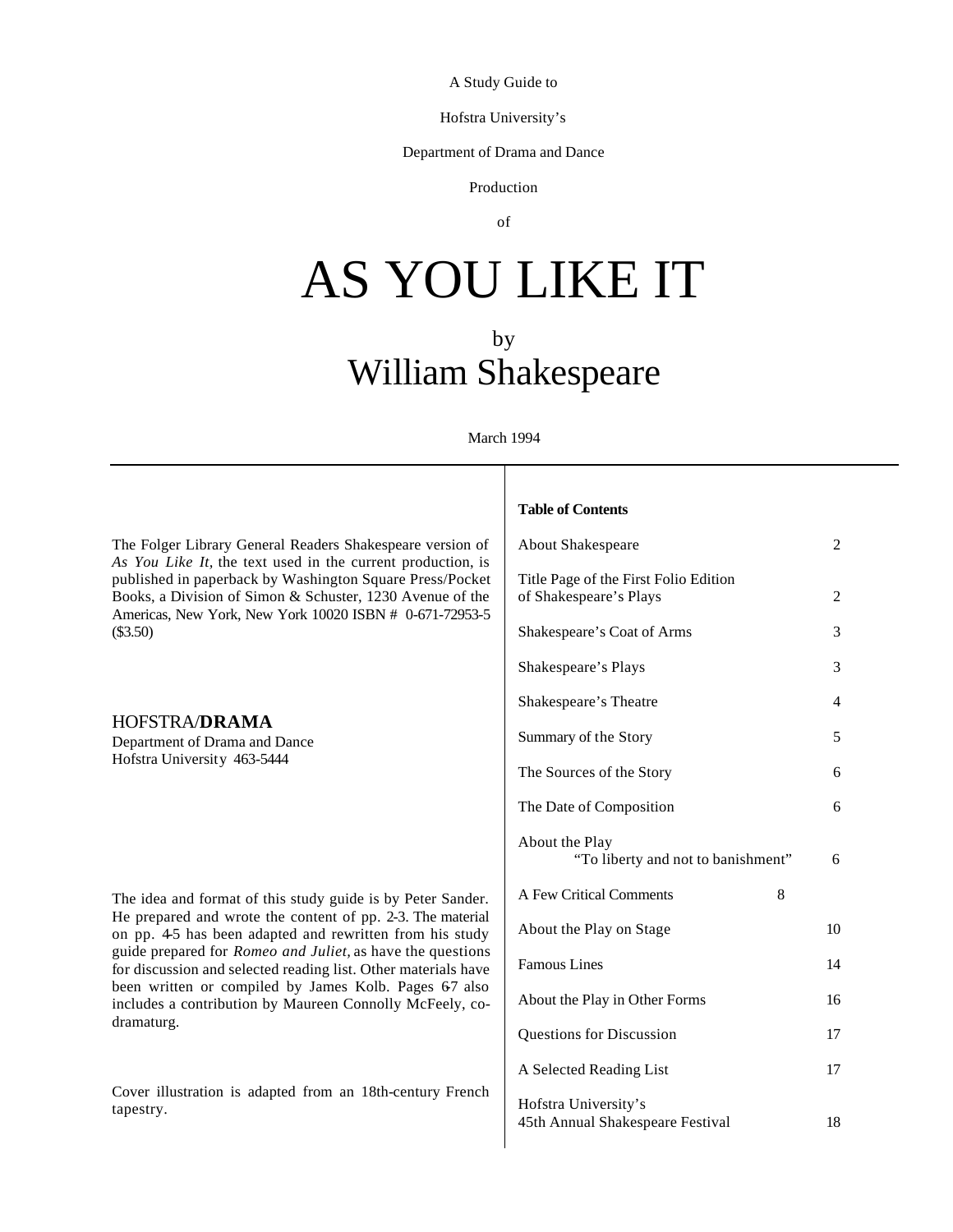#### **ABOUT SHAKESPEARE**

Because Shakespeare is acknowledged to be the greatest dramatist and poet in the English language, a natural and burning curiosity has fired critics, scholars, and artists from the time of his death to the present day. The complete facts of his life have eluded them all because actors and playwrights of that Age were not held in high esteem, and the writing of letters and the keeping of journals were not common practice.

What can be pieced together of that life has been arrived at by painstaking detective work and educated guesses. The sources of information are scanty at best, mostly drawn from four areas: l) documents and records of the period, that is birth and marriage certificates, deeds, legal depositions, and account books; 2) traditions, anecdotes, and recollections passed down through the years, some of very dubious validity; 3) literary references by other authors; and finally 4) conclusions that might be drawn from Shakespeare's writings themselves.

We can be relatively sure that Shakespeare was born about three days before his April 26, 1564 baptism to John Shakespeare and Mary Arden Shakespeare in Stratford-on-Avon, a market town of about 2,000 people in Warwickshire. We know that the playwright was the third child after two daughters died in infancy and that five mo re children followed. John Shakespeare was a wool dealer and glove maker in Stratford who became a prominent borough official and civic leader until about 1577, when he experienced financial difficulties and dropped out of public life.

There is no secure information about Shakespeare's schooling—a sore point with many snobbish critics who cannot conceive of a person who has not gone to college writing as elegantly and knowledgeably as Shakespeare did. It is assumed that he went through the Stratford grammar school from the age of six until his sixteenth year. Days were long at school, from five or six o'clock in the morning until 5 p.m., six days a week. Latin and Greek were cer-tainly taught, and there Shakespeare must have come into early contact with the Roman plays of Seneca, Plautus, and Terence which found their way into his own works as did the poetry of Ovid, Virgil, and Horace and the histories of Caesar and Livy. By any contemporaneous or modern estimation, Shakespeare must have been an educated man. As Dryden observed, "He was naturally learned; he needed not the spectacle of Books to read Nature; he looked inwards and found her there."

The first real concrete record of Shakespeare's activities does not surface until 1582 when he was 18, at which time a marriage license was issued to him and Anne Hathaway, a woman eight years his senior from a tiny neighboring village. Five months after they were married, their first child Susannah was born, followed in 1585 by the birth of twins, Hamnet who died at the age of eleven, and Judith who died in 1662, eight years before the death of Shakespeare's last descendant.

Seven years after the birth of the twins, Shakespeare's name occurs in connection with the first of his plays produced in London. It is reckoned that he left Stratford around 1587, but what he did in those years is pure conjecture. Some legends say he was a schoolmaster; others claim he got into an altercation with a local squire for poaching deer and had to flee; still others maintain that he

went off to join a touring company of players. We shall never know.



Title page of the First Folio Edition of Shakespeare's plays with the famous Martin Droeshout e ngraving, 1623.

In 1592, however, in a dying warning to fellow playwrights, Robert Greene attacked Shakespeare as "an upstart crow" and firmly establishes him as the successful author of the three history plays, *Henry VI, Parts One, Two,*  and *Three.* By then it was assumed that Shakespeare had already also written and had seen productions of *The Comedy of Errors, Richard III, The Taming of the Shrew, The Two Gentlemen of Verona, Love's Labour's Lost,* and the bloody, but popular tragedy of *Titus Andronicus.*

Between 1592 and 1594 the theatres were closed on account of plague, and Shakespeare turned to poetry, composing *Venus and Adonis, The Rape of Lucrece*, and probably the 154 sonnets.

At the theatres' reopening, Shakespeare had become a stockholder in the Lord Chamberlain's Men, socalled because it was under the patronage of England's Lord Chamberlain. It was one of London's two major theatres. Four years later the theatre moved to the other side of the Thames and opened the Globe, where ultimately most of the great tragedies were presented.

During the period 1594-1600, with the production of *A Midsummer Night's Dream, The Merchant of Venice, Romeo and Juliet* as well as the two parts of *Henry IV* among others, the theatre company prospered and Shakespeare became a man of means. He lived in a fine home in London and purchased the largest house in Stratford. He was granted a coat of arms acknowledging him as a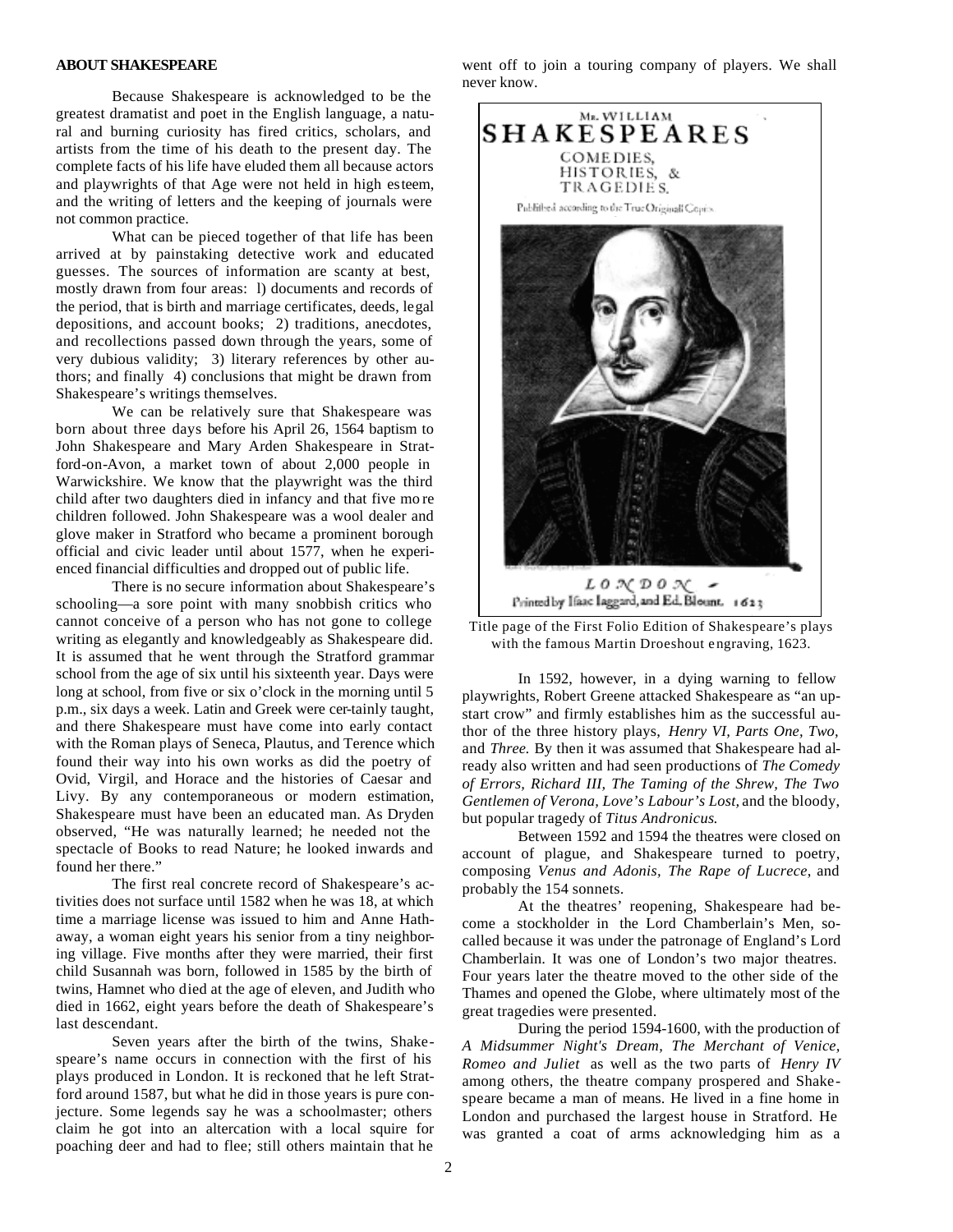"gentleman," an honor coveted but never achieved by his father because of his money problems.

By the turn of the century Shakespeare had written his major romantic comedies: *As You Like It, Much Ado About Nothing,* and *Twelfth Night*; and with the accession of James to the English throne after the death of Elizabeth in 1603, the Lord Chamberlain's Men were taken under the monarch's wing, calling themselves thereafter the King's Men. Many of the plays were then performed at Court, and in 1608 the company was able to open a second theatre, the Blackfriars, indoors, mainly for the upper classes, which allowed Shakespeare to turn to more subtle themes and pastoral romances, including *Pericles, Cymbeline, The Winter's Tale*, and *The Tempest.*

Shakespeare's reputation as a fashionable writer by then, however, was perhaps beginning to wane or he lost enthusiasm for the bustle of London life, for in 1611 he retired to Stratford returning pen to paper only to compose *Henry VIII*, a pageant which by stage accident occasioned the burning of the Globe in 1613 at its premiere performance. He is also reputed to have collaborated in the writing of a minor play entitled *Two Noble Kinsmen.*

Apparently he died on his birthday in 1616, some say as the result of contracting a "fever" after drinking with some of his playwright friends. His grave is marked by a stern and ominous warning, supposedly composed by the Bard himself, adding to the mystery surrounding his life but perhaps merely posted to keep his remains from being moved as was often done:

Good frends for Iesus (Jesus') sake forbeare To dig the dust encloased heare! Blest be ye (the) man yt (that) spares thes stones, And curst be he yt moves my bones.



arms. The motto means "Not Without Right."

#### **SHAKESPEARE'S PLAYS**

It is generally acknowledged that Shakespeare's writing for the theatre falls largely into four main periods.

l) The Early Period (about 1590-1595). The plays that fall into this group reflect Shakespeare's youthful vitality and energy, both in conception and verse. Plays from this

period include *Romeo and Juliet, A Comedy of Errors, The Taming of the Shrew, A Midsummer Night's Dream,* and *Richard III.*

2) The Middle Period (about 1595-1600). The plays emanating from this time betray a developing dark attitude about human nature, even cynicism at times. This is characterized by *Much Ado About Nothing, The Merchant of Venice, Julius Caesar*, and *Troilus and Cressida.*

3) The Mature Years (about 1600-1607). During this period Shakespeare produced his greatest work: *Hamlet, King Lear, Macbeth, Othello,* and such comedies as *Twelfth Night* and *Measure for Measure.*

4) The Late Period (about 1608-1613). This era is marked by the playwright's concern with more mystical matters set often in pastoral surroundings. The difficult plays of this group include *Pericles, Cymbeline, The Winter's Tale,* and *The Tempest.*

According to Shakespearean scholar G.B. Harrison the complete list of the plays with their approximate dates is as follows:

1591

1594

*Henry VI, Parts One, Two,* and *Three Richard III Titus Andronicus Love's Labour's Lost Two Gentlemen of Verona The Comedy of Errors The Taming of the Shrew*

*Romeo and Juliet A Midsummer Night's Dream Richard II King John The Merchant of Venice*

1597 *Henry IV, Parts One and Two Much Ado About Nothing Merry Wives of Windsor As You Like It Julius Caesar Henry V*

*Troilus and Cressida*

*Hamlet Twelfth Night Measure for Measure All's Well That Ends Well Othello*

*King Lear Macbeth Timon of Athens Antony and Cleopatra Coriolanus*

1609 *Pericles*

1611

1601

1606

*Cymbeline The Winter's Tale The Tempest Henry VIII*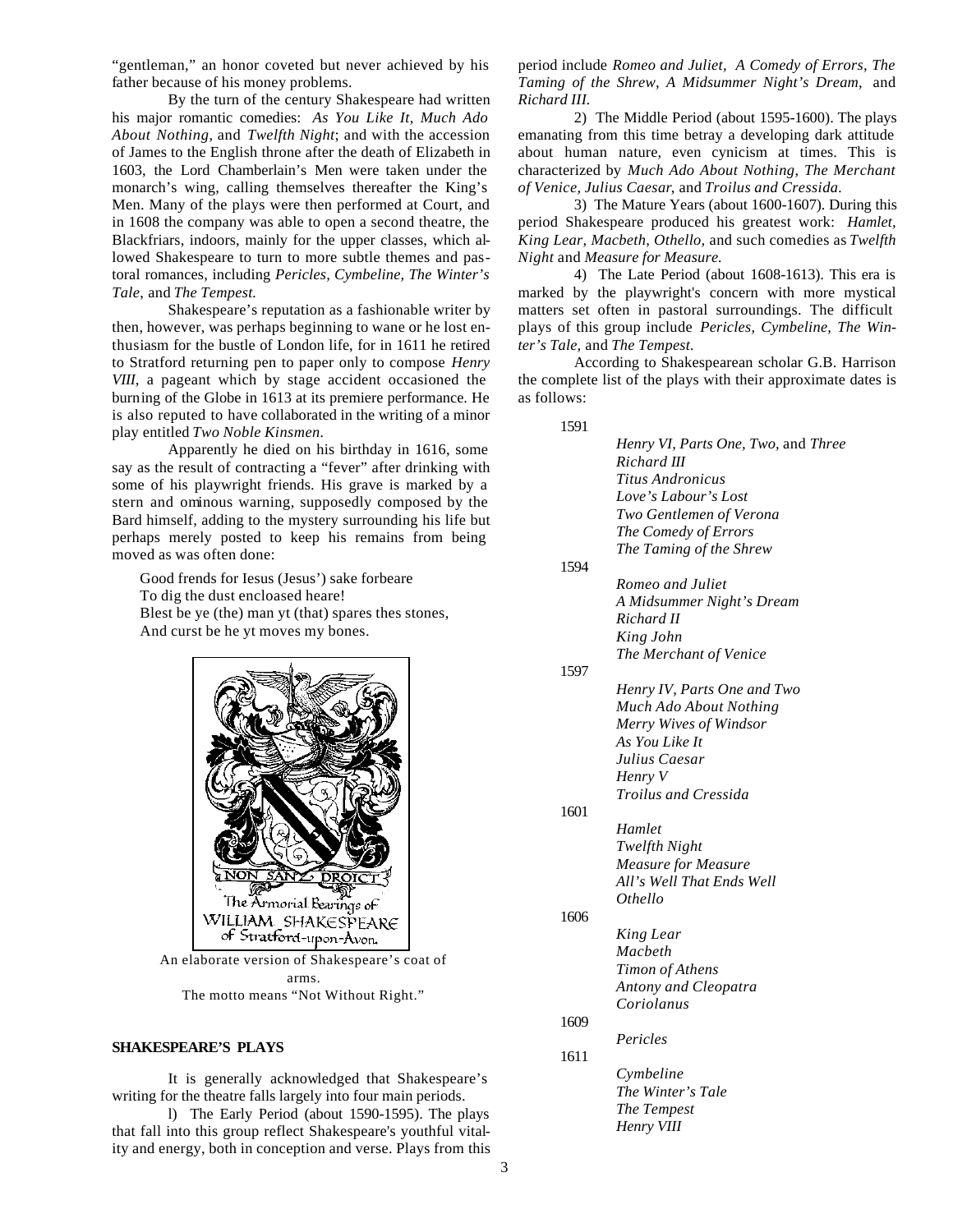

A drawing of the Swan theatre by Johannes de Witt, now in the university library at Utrecht, Holland

#### **SHAKESPEARE'S THEATRE**

With our contemporary exposure to modern theatre, television, and film, with their capacity for reproducing everyday reality so precisely and astounding us with amazing special effects, it is perhaps difficult to envision the kind of productions and the quality of imagination that Elizabethan audiences experienced when they attended a performance of *Measure for Measure.*

Our information about the playhouses of that time is very sketchy, derived as it is from one or two drawings, scanty stage directions, a few building specifications, contracts, and prop lists. It is clear, though, that the major plays were presented out of doors in open theatres in daylight. When nighttime scenes were called for, a few words sufficed to set the hour and the mood. Locations were also clarified by the actors' speeches. We can, therefore, assume that only the barest, most essential pieces of furniture and scenery were set—a chair, a bush, or a throne. The plays were done without intermission—many of the audience members stood throughout—and, therefore, they had to move quickly from scene to scene in an almost cinematic way in order to achieve as the Chorus in *Romeo and Juliet*  calls for "the two hours' traffic of our stage."

To accommodate tombs, beds, and balconies and to allow "dead bodies" to exit without being carried off, some device was needed to permit them to be hidden or to give them some elevation from the stage level. It is therefore conjectured that there was a curtained area somewhere on the back wall of the stage area, both on the platform level and above it. Since actors often had to traverse the playing area from one side to the other, it is likely that there were

entranceways or doors on either side of the stage which also served to clarify opposing forces in a play—Montagues and Capulets, French and English armies, or rebels and loyalists. The rest of the play was performed on a large square or rectangular (we cannot be sure) area which extended out into the audience, surrounded on three sides by the spectators.

Usually stage directions in many of the texts were added later by the editors, but an early edition of *Romeo and Juliet* gives us some clues about the theatres. After Juliet drinks the potion the script indicates, "She falls upon her bed within the curtains," and then one assumes they are closed. After discovering and lamenting Juliet's supposed death, "They all but the Nurse go forth, casting rosemary on her and shutting the curtains." Suggestions such as these are all that historians have to go on in determining how the plays were staged.

It is thought that the architecture of the playhouses was developed from touring companies who set up and performed at innyards against one wall of the building. Audiences could stand at ground level or watch from balconies and galleries on three sides. These galleries found their way into the structure of theatres built for the purpose of productions.



Enlarged detail of the Globe playhouse on the south bank of the Thames from a map of London published about 1625

Behind the stage was the "tiring" area (coming from the word "attiring") where the actors could change costumes (they played more than one role because the companies were small, the casts large), where props were stored (many plays were kept in the repertory during the season and the life of the theatre), and from where music and special effects might emanate (it was a cannon explosion which started the fire that destroyed the Globe Theatre in 1598).

The stage itself was pitted with several openings (or traps) from which ghosts could emerge, in which graves could be "dug," or characters descend. Later in the development of the company Shakespeare worked for, an indoor theatre, the Blackfriars, was purchased. This catered to a more elite clientele, permitted performances in all sorts of weather, perhaps allowed some rudimentary lighting effects,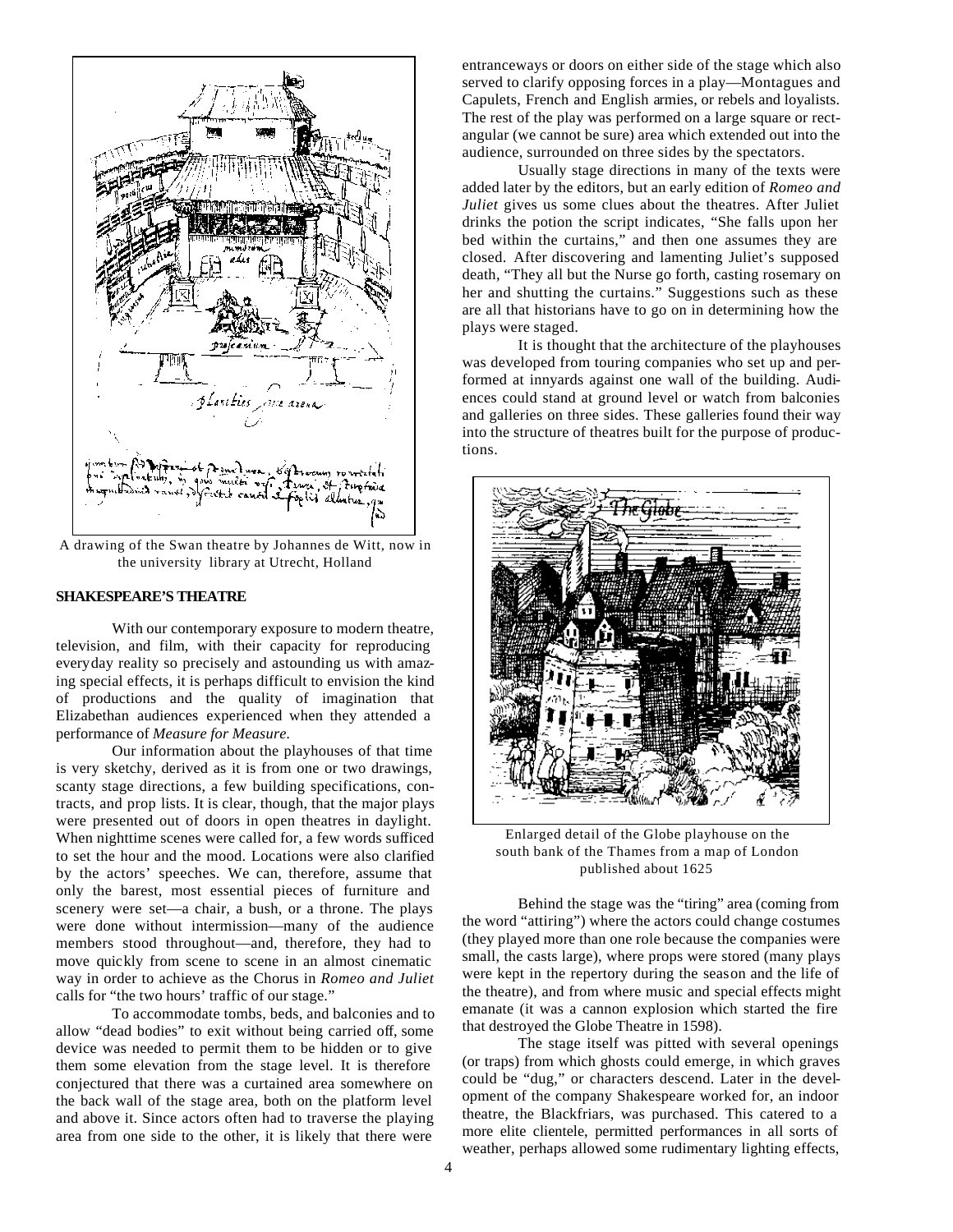but, above all, acoustically gave Shakespeare the opportunity to write more subtle dialogue with more complex imagery and ideas than the direct, open, heroic speeches required by playing out of doors.



The Second Blackfriars theatre as reconstructed by Irwin Smith in *Shakespeare's Blackfriars Playhouse: Its History and Design.* (New York: New York University Press, 1964).

The act and scene divisions in the plays were later textual additions but an audience usually knew when a major section had ended by the rhymed couplet which summarized or rounded out a series of dramatic events, for example, when Rosalind and Celia meet and agree to flee from the inhospitable court to the forest of Arden, Celia ends Act I by saying:

Let's away,

And get our jewels and our wealth together, Devise the fittest time and safest way To hide us from pursuit that will be made After my flight. Now go we in content To liberty, and not to banishment.

Shakespeare wrote for the company of actors who made up the Lord Chamberlain's Men, later the King's Men. Heroic roles were fashioned around the talents of their leading actor, Richard Burbage. As he grew older, the roles conceived for him also matured so that early in his career Burbage played Romeo and Hamlet, then later he assayed King Lear and Othello. Will Kemp played the lower, broader, comic roles like Dogberry in *Much Ado About Nothing* and Costard in *Love's Labour's Lost.* He apparently broke off with the theatre and was replaced by the more ethereal singer and dancer, Robert Armin. For him Shakespeare conceived a totally different sort of comic role more appropriate to his talents and temperament. He played Feste in *Twelfth Night* and Touchstone in *As You Like It.*

The women in Shakespeare's plays were all played by boys, and they must have developed great acting skills to portray such complex personalities as Juliet, Lady Macbeth, and Cleopatra. Their careers, however, were short-lived since it would have stretched believability too far to have kept

them in such parts after their voices had changed in about their fourteenth year.

Shakespeare himself acted in the company, his most famous role being that of the Ghost in *Hamlet*, but his influence as a shareholder was obviously due to the enormous popularity of the plays he supplied rather than from his distinction as a performer. Tradition holds that Shakespeare played the role of Adam in *As You Like It*.

The demis e of the Elizabethan and Jacobean theatre came with the substitution of violence, sex, and spectacle for an identifiable humanity in the plays and sentimentality for true feeling. The acting quality no doubt also deteriorated when companies of children became fashionable; and the death knell of the most vital theatre in world history sounded when the Puritans took over the State and closed the theatres in 1642.

#### **SUMMARY OF THE STORY**

Duke Senior has been banished from the court by his usurping younger brother, Frederick, and many lords, including the melancholy Jaques, have followed him into exile to the Forest of Arden.

Rosalind, Duke Senior's daughter, falls in love with Orlando, the youngest son of the late Sir Rowland de Boys, when he comes to the court to try his fortune in a wrestling match, but then she too is banished by her uncle, the usurping duke, whose daughter, Celia, accompanies her into the forest. The princesses disguise themselves; Rosalind becomes the boy, Ganymede; Celia, the boy's sister Aliena. They take with them Touchstone, a court fool. Orlando flees to the forest to escape the tyranny of his older brother, Oliver, who has plotted to kill him at the wrestling. In the Forest of Arden, Orlando meets Ganymede, and goes every day to 'him' to talk of love and woo the 'boy', who impersonates Rosalind. Phebe, a shepherdess, spurns the love of a shepherd, Silvius, but herself falls in love with Ganymede. Touchstone meets a peasant girl, Audrey. . . . All these unions are eventually sanctified by Hymen, the god of marriage, and after the spiritual conversion of Duke Frederick, possessions and positions are restored to their original owners.

—synopsis quoted from Stratford Shakespeare Festival Program, Stratford, Canada, 1978



The Forest of Arden in the 1879 production of *As You Like It* at the Memorial Theatre, Stratford-Upon-Avon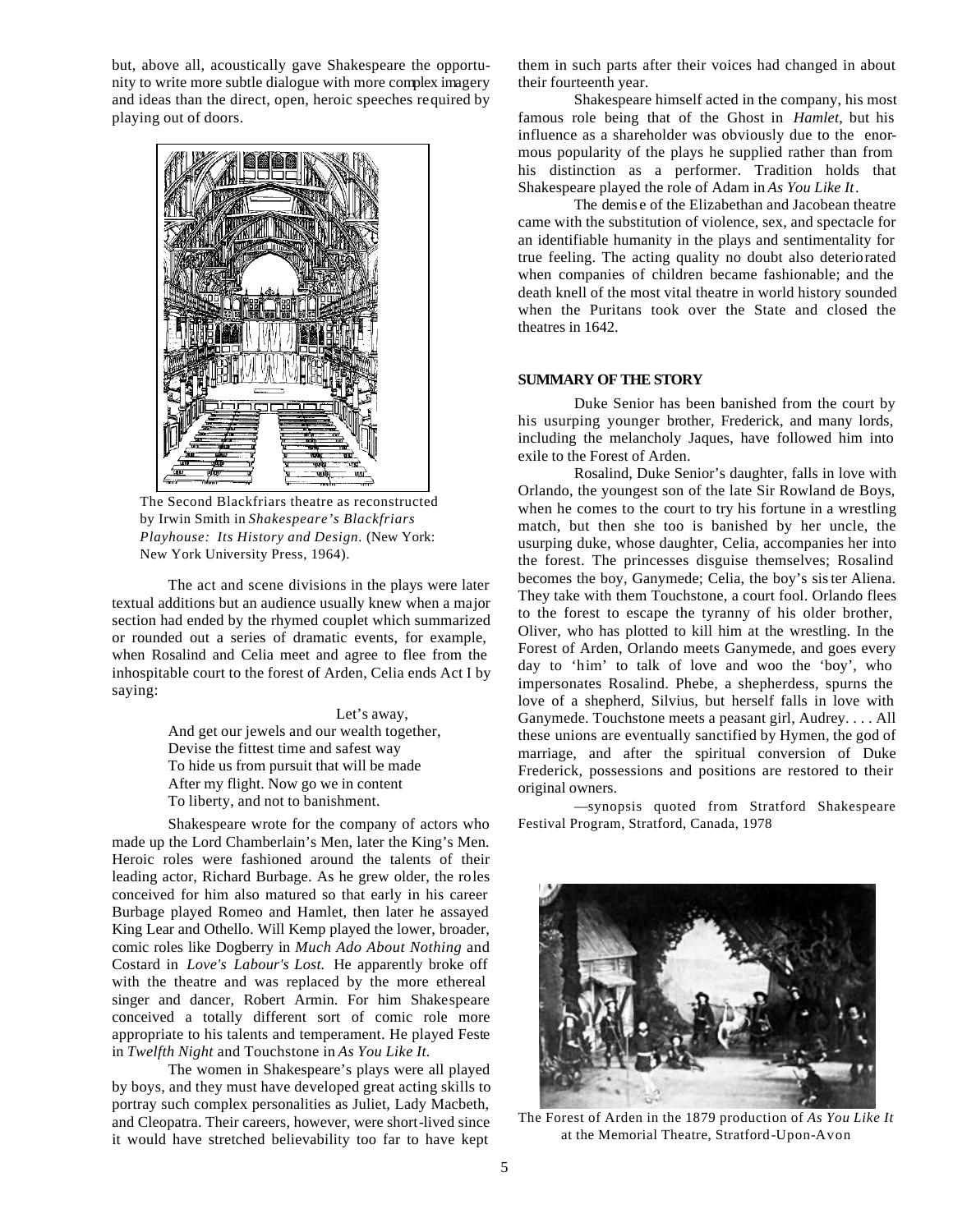#### **THE SOURCES OF THE STORY**

Shakespeare's genius did not usually extend to the invention of new material to accompany his rich characterizations and relationships, his clearly devised and exciting plot and structure, and his soaring poetry. He drew his ideas from Roman, Greek, and English history and mythology, other plays, and translations of continental novellas. Often he combined different tales into a new creation.

Most scholars agree that Shakespeare's principal source for *As You Like It* was a prose romance by Thomas Lodge, *Rosalynde, or Euphuie's Golden Legacy*. Lodge based his tale on a 14th century poem, sometimes erroneously attributed to Chaucer, called *The Tale of Gamelyn*. Geoffrey Bullough observes that Shakespeare's "play is more than an adaptation of Lodge's romance, but ... he drew much from it, both in detail and for his general conception." Bullough also points out that Shakespeare may have derived his play's title from Lodge's Introduction "To the Gentlemen Readers," in which Lodge writes: "If you like it, so: and yet I will be yours in duetie, if you bee mine in favour."

In addition to Lodge's work, Shakespeare would have been generally aware of the tradition of pastoral literature and its idealized depiction of the greenwood. It is often pointed out that Shakespeare knew the reality of the country and could not have helped but temper his sources, rejecting some of their excessive sentiment. Bullough believes that Shakespeare may have used an old play, *Syr Clyomon and Clamydes*, as both an inspiration and an additional source for his depiction of some of the more realistic aspects of country life. While the greenwood in *As You Like It* may represent a return to a "golden age" of innocence, it is often pointed out that very few characters in the play intend to remain in the forest as the play ends. Shakespeare, using his sources, found his own balance between sentiment and reality, between country and city values, between those who love at first sight and those who struggle with love. In this way Shakespeare's play may be seen as "both an example and a parody of pastoral literary conventions."

#### **THE DATE OF COMPOSITION**

Shakespeare's plays were written to be produced. Their publication, often in pirated editions, occurred much later. Therefore, dates of composition can only be deduced and never firmly established from, as one critic put it, "extrinsic" evidence—that is, dates of publication and references to the plays by others and "intrinsic" evidence clues in the text itself, perhaps surreptitious references to contemporary events or a comparison of other plays regarding style, structure, form, psychological insight, and even punctuation.

Scholars place the writing of *As You Like It* in either 1599 or 1600. The only extrinsic evidence—and the only record of the play during Shakespeare's lifetime—is found in an entry in the Stationers Register of 4 August 1600, in which the play is "stayed." The listing of a play is usually understood to mean that there may have been an intention to publish it, or this may have been an effort to assert

copyright. In fact, *As You Like It* was never published during Shakespeare's lifetime, appearing first in the First Folio of 1623, the collected works of Shakespeare published seven years after his death. It is speculated that the play was a popular one and that it was probably presented at the newly built Globe theatre, but there is no evidence. When we do first learn of the play on the stage it is in the form of a "barbarous 'improvement,' " an adaptation of 1723 by Charles Johnson and entitled *Love in a Forest*.

Intrinsic evidence is slight, though some scholars see in Touchstone's comment, "it strikes a man more dead than a great reckoning in a little room," a veiled allusion to the death of Christopher Marlowe in a tavern brawl (occasioned by a fight over the "reckoning" or bill), as well as a reference to a line in Marlowe's play, *The Jew of Malta*  ("infinite riches in a little room"). Marlowe, however, died in 1593, and accepting the validity of this passage as alluding to his death has led some to argue for 1593 as the proper date for the composition of the play. Most do not agree with dating the play that early. *As You Like It* also includes a quote from Marlowe's poem, *Hero and Leander*: "Who ever lov'd that lov'd not at first sight?" First published in 1598, it is possible that Shakespeare had recently read it at the time he was writing *As You Like It*, and that the allusions to Marlowe are memorial in nature. Other critics have pointed to several Robin Hood plays that were produced in 1598, and they speculate that Shakespeare wrote his play to exploit a current vogue for romantic outlaws in forest settings.



Juliet Stevenson as Rosalind, Hilton McRae as Orlando, Royal Shakespeare Company, Barbican Theatre, 1985

## **ABOUT THE PLAY**

#### **"To liberty and not to banishment"**

When at the end of Act One Rosalind and Celia turn Duke Frederick's banishment of Rosalind into an escapade in the Forest of Arden, they demonstrate the power of comedy to transform life's tears into laughter. Like the fairy-infested woods outside Athens in *A Midsummer Night's Dream,* Arden is a magical place. There the usurped Duke Senior and his followers, having discovered that the woods are "More free from peril than the envious court," can "fleet the time carelessly" like Robin Hood of old. There the uneducated young hero Orlando, threatened at home by his wicked brother Oliver and at court by Duke Frederick, can find a gentle welcome for himself and his faithful old servant, Adam. There Celia, daughter of the reigning duke, can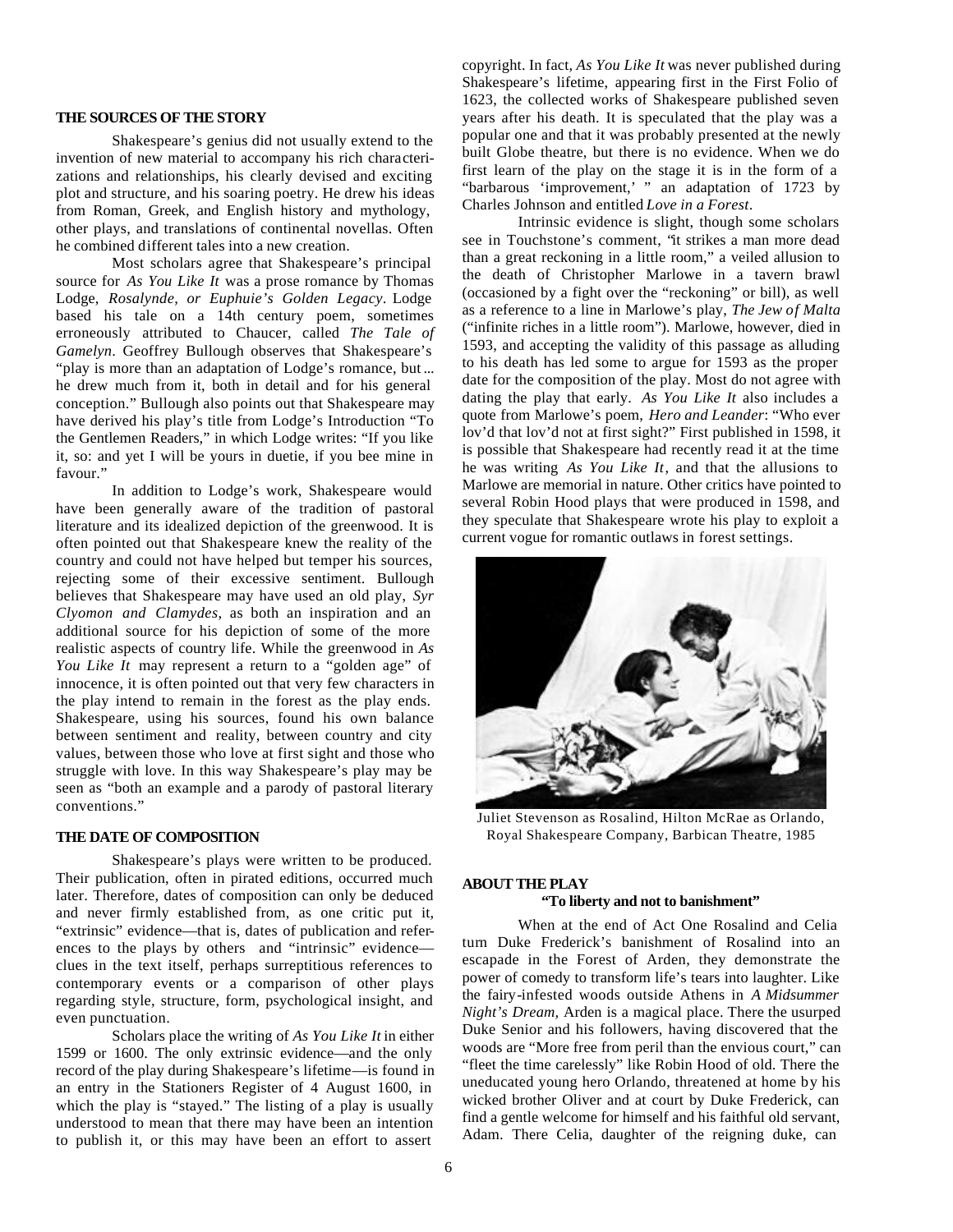become owner of a sheep cote, and Rosalind, daughter of the banished duke, can disguise herself as a boy. There lovesick swains can learn what true love is, and a disdainful mistress can be taught to value it. And there by play's end evildoers can repent and the broken bonds of brotherhood can be restored.

Of all the comic transformations that take place in Arden, the most wondrous is that of the lady Rosalind into the boy Ganymede, for just as the costume change frees the actress from the constraints of stays and farthingales, the gender change frees the character from the constrictions society places on female behavior. The Rosalind of Act One is a conventional heroine, sighing over the newly met Orlando and perplexed by her sudden banishment. Though brave enough to defend herself from the accusations of treason Frederick levels against her, Rosalind needs Celia to suggest the remedies for her predicament: escape to Arden and the use of disguise. Warming to Celia's suggestion, Rosalind immediately improves it:

> Were it not better, Because that I am common tall, That I did suit me at all points like a man?

From that point on improvisation becomes the key to Rosalind's personality as she transforms herself first into the boy Ganymede, then into the physician who would cure Orlando of love sickness, then into the magician who can set straight the love complications her new identity has created.

Rosalind is such fun to play because the character is having so much fun improvising these masculine roles. But she is even more fun to watch because the audience is in on the secret of her identity. While delighting in the masquerade, we see how difficult it is for the girl in love to maintain the boyish facade. For no sooner has Rosalind become Ganymede than she encounters her beloved Orlando marring the trees of Arden with sonnets in her honor. "Alas, the day," she moans, "what shall I do with my doublet and hose?" Far from being the disadvantage she first imagines, Rosalind's masculine attire gives her a distinct advantage in the love game she will play with Orlando. Just as Arden protects Duke Senior and Orlando from the perils of the court, her forest disguise protects Rosalind from discovery. Her doublet and hose free her from the conventional female role such as Phebe plays with Silvius and allow her to speak to Orlando "like a saucy lackey" and discover the reality of his love. Liking what she hears, she offers to assume the role of his beloved Rosalind and cure him of love sickness: "I would cure you, if you will but call me Rosalind and come every day to my cote and woo me."

Rosalind's improvisation of the love cure is Shakespeare's greatest addition to the plot and characters he appropriated from Thomas Lodge's romance *Rosalynde*. It enables him to poke fun at the conventional poses of lovers, who think it necessary to write sonnets to their mistress's eyebrow. It keeps the love affair of Rosalind and Orlando at the center of the audience's consciousness, even as he creates the other "country copulatives"—the suffering Silvius and disdainful Phebe, the suddenly-in-love Oliver and Celia, the court jester Touchstone and his goatherd Audrey. Most of all, it gives him the chance to play with gender assumptions as Rosalind poses first as a boy and then as a boy pretending to be a girl.

As Hamlet is an actor's dream role, Rosalind is that of an actress. Not only is her part the longest in the play (747 lines) — twice as long as any other character's, and longer than either Macbeth's (704 lines) or Prospero's (665 lines) but it is also the richest, for like Hamlet she gets to play many parts. As the actor must keep the audience on edge about Hamlet's antic disposition, the actress must make the audience believe the masculine swagger without allowing us to forget the girl in love beneath it.

Though we have no evidence of the popularity of *As You Like It* when performed by Shakespeare's company, we can assume that the Elizabethan audience took as much pleasure at being in on the joke of Rosalind's disguise as modern audiences do. In fact their pleasure at Rosalind's sexual ambiguity was probably greater than ours, for where we see a girl (the actress playing Rosalind) playing a boy (Ganymede) playing a girl (Rosalind), Shakespeare's contemporaries saw a boy (actor) playing a girl playing a boy playing a girl.

In letting the audience share in the secret of Rosalind's identity, *As You Like It* gets to the heart of dramatic pleasure: we know more than the characters, even Rosalind, for we are constantly reminded "how many fathom deep in love" she is with the man she claims she would cure. But the play remains popular for other reasons as well. In a humorous way, it treats some of our deepest personal concerns: what does it mean to be a man or a woman? a lover of either gender? a brother, sister or friend? By placing these questions in Arden, it offers the comic possibility of a world where such questions are answered and where the troubles they cause are magically set right.

Arden changes everyone who enters there, except perhaps for Jaques. But even that confirmed cynic, who "can suck melancholy from a song the way a weasel sucks eggs," and who sees the Seven Ages of Man as one long decline into senility, seems to sense that he has not completed his sojourn there. When the other characters, renewed by their stay in Arden, set out to return to court, he chooses to remain behind with the other character in need of the forest's restorative powers, the newly contrite Duke Frederick.

The movement of Shakespeare's comedy is ultimately conservative: Duke Senior is restored to power; Orlando receives his rightful inheritance; Rosalind gives herself to her father before giving herself to Orlando. But though Rosalind trades the freedom of Arden for the institution of marriage, she does so only after having used that freedom to teach Orlando how to love and to learn how deeply he does so.

Thus, though in the end *As You Like It* returns its characters and its audience from the magic of Arden to the reality of the workaday world, it brings all of us back transformed.

> **Maureen Connolly McFeely** Adjunct Assistant Professor of English

Dramaturg, *As You Like It*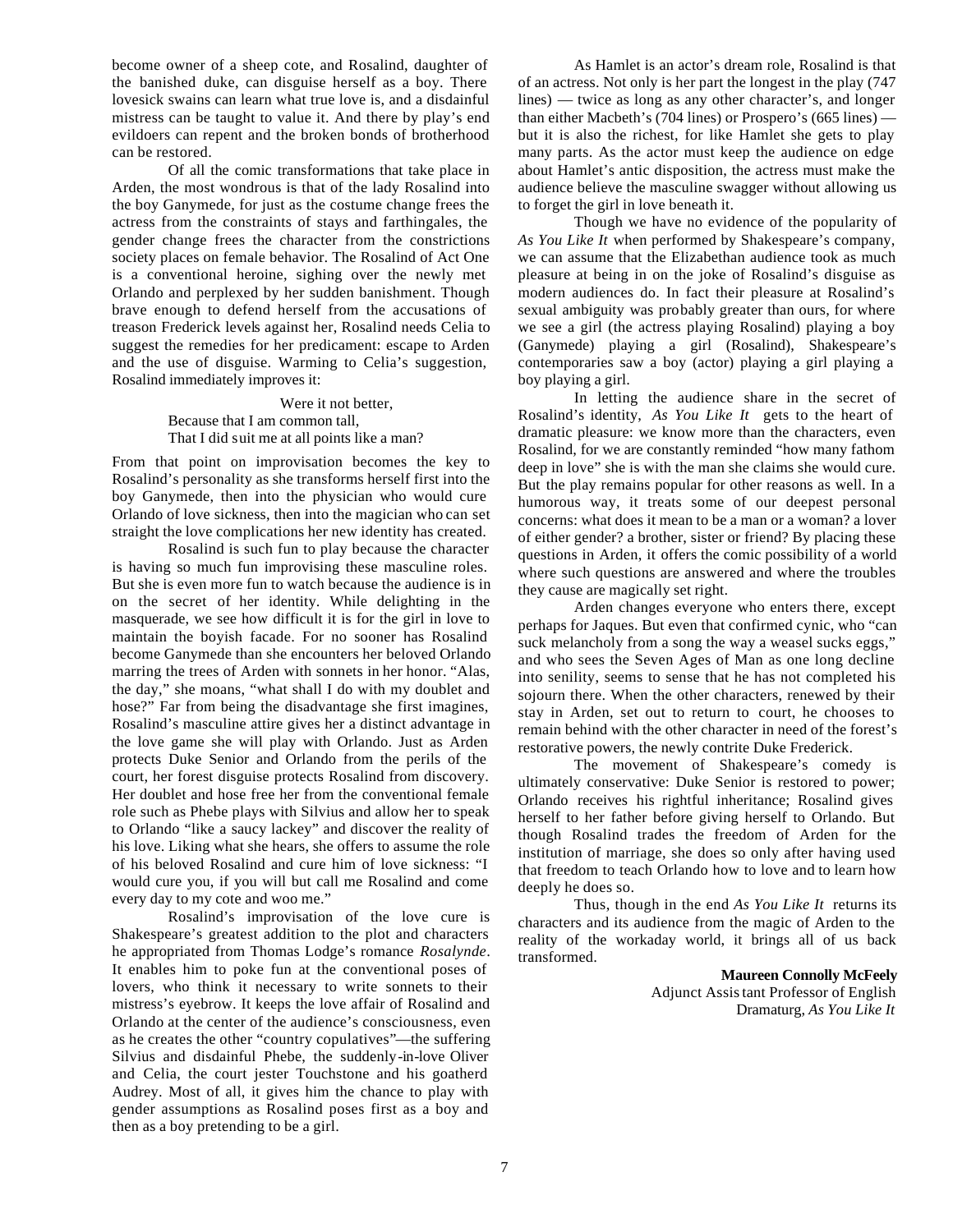thoughtful realism. In this they are in keeping with the essential mode of the play."

—Levi Fox



Roberta Maxwell as Rosalind in disguise as Ganymede, Stratford, Canada, 1983

#### **A FEW CRITICAL COMMENTS**

"The pastoral impulse at the end of the 16th century in England means that at that period in history Englishmen were learning to feel the oppression of the cities. And we know that—during the later years of Elizabeth and the early years of James—builders were pushing out along Holborn and the Strand, fields were receding farther and farther into the distance and problems of over-crowding were becoming known. The monstrous nightmare of the modern city had not yet made its appearance but there was already reason enough, especially in days when court intrigue was merciless and none too savoury, for finer souls to dream their dreams of Arcady, or of Arden."

—E.K. Chambers

"*As You Like It* is a fairy tale. But fairy tales are very serious. They deal with myths, with the deep subconscious rivers whose rumblings are forever there in our lives but not articulated. They deal with Good and Evil.

"*As You Like It* is a comedy, which means a play of transformation—the transformation of souls from Evil to Good, of nature from Winter to Spring, and of the world from darkness to a new dawn."

### —John Hirsch

"In some plays the songs are more integral. It is hard to think of *As You Like It* without 'Under the greenwood tree,' 'Blow, blow, thou winter wind,' and 'It was a lover and his lass.' The sophisticated pastoral needs such lyrics as a vital part of its relationship with the convention on which it makes urbane comment. Their special achievement is to preserve the charm and freshness, stripping away the artifice and substituting a more

"Shakespeare's type of romantic comedy [may be called] the drama of the green world, its plot being assimilated to the ritual theme of the triumph of life and love over the waste land. The forest or green world is a symbol of natural society . . . not the physical world man now lives in but the 'Golden World' he is trying to regain. The natural society is associated with . . . magic, and spiritual energy." —Northrop Frye

"*As You Like It* — with what smiling expansiveness the title invites you to view the play. It is very difficult to say it with a frown. It does not come out right because the vowels are open. The beckoning finger asks you to make no comment but rather simply to listen and watch in a quiet, friendly fashion. It asks you to make no harsh, modern judgements. Goodness and wickedness spring unbidden into the hearts of people. It is impossible to have one without the other, since opposites hold the balance of the world. We swing with natural ease from friendliness to viciousness, from court to country, from warmth to cold, from riches to poverty, from repletion to hunger, from youth to age and from the single state to the married. The wheel of fortune whirls us around and we are victims of its whims. Even the form of the writing reflects this kind of pendulumswing, as it moves from verse to prose and back again. Poetry, to put it crudely, means you are in love, whereas prose usually means that you are still thinking about it!"

—Janet Suzman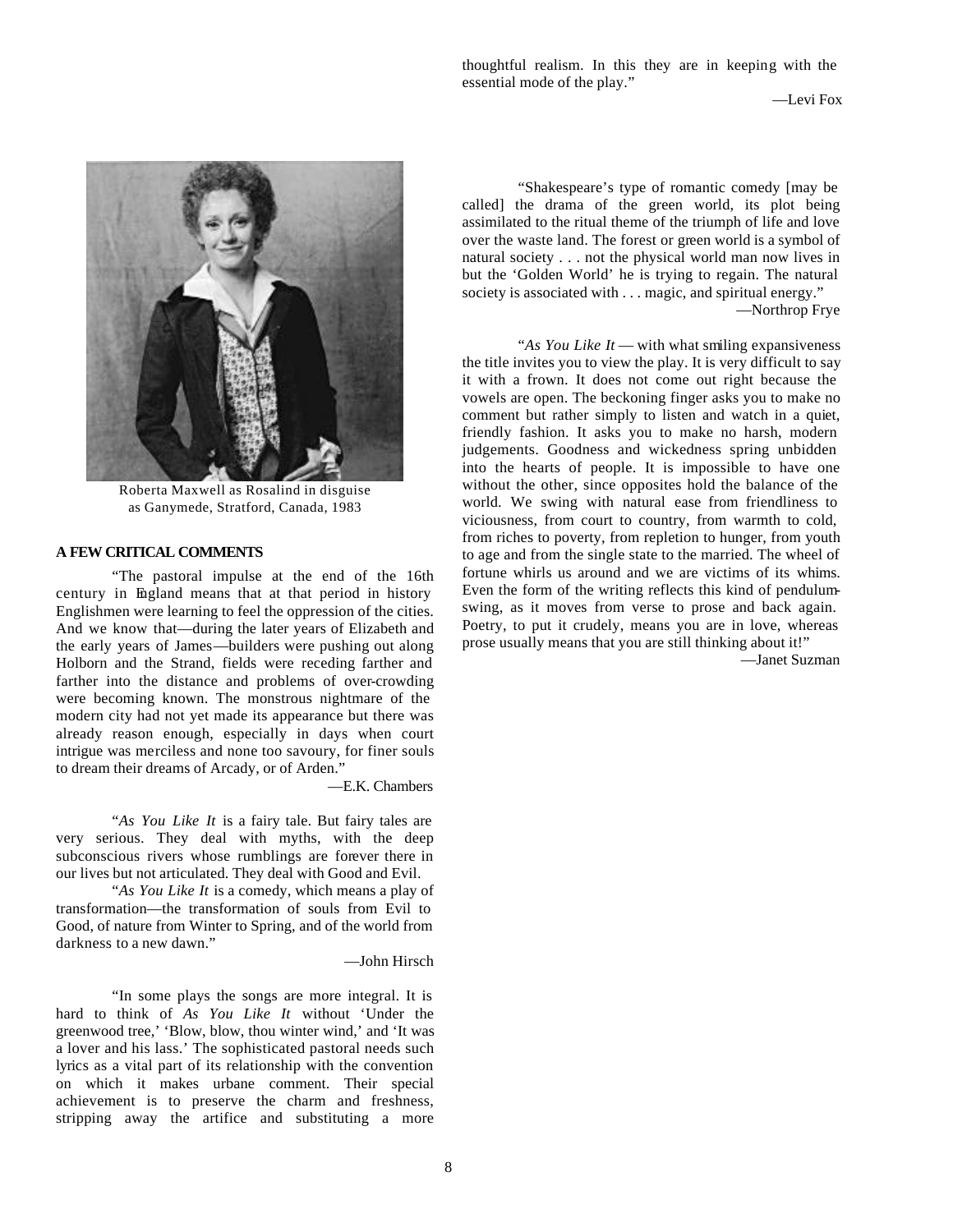

Janet Suzman as Rosalind, Rowena Cooper as Celia, and Patrick Stewart as Touchstone, Royal Shakespeare Company, 1968

"The simultaneous sense of the real and the ideal which Shakespeare has been pointing to in his earlier comedies is to be found only in Rosalind. In her conception Shakespeare is at last able to express at once engagement and detachment, the capacity to feel as well as to control emotion, the commingling in her temperament of feeling and judgment in perfect equilibrium. It is this which makes Rosalind the dramatist's climactic achievement in his search for a comic heroine who would express in word and act a particular comic vision."

#### —Peter G. Phialas

"Rosalind steps forth . . . a perfected symbol of the romantic heroine. Romance has been tested in her until we know it cannot shatter; laughter has made it sure of itself. There is only one thing sillier than being in love, and that is thinking it is silly to be in love. Rosalind skips through both errors to wisdom.

"She, not Jaques, is the philosopher of the play. Hers is the only mind that never rests. . . . The more experience Rosalind has the merrier she grows. She too is a traveler, but she has not sold her own lands. She has taken her integrity with her to Arden, tucked under her threecornered cap."

#### —Mark van Doren

"It is perhaps the most marvelous of all Shakespeare's stage illusions that his women hold the stage as brilliantly as they do while under several stark disadvantages: the average length of the leading male and female roles in the thirty-five [sic] plays is 660 lines and 310

lines, respectively; only two female roles are among the twenty longest in the canon (Rosalind at 750 lines, Cleopatra at 670); and female characters speak *a mere seventeen percent* of the total lines in all the plays."

—Gary Schmidgall

"Modern criticism has had to resist the simplistic tendency to equate Northrop Frye's 'green world' with a bucolic setting. The green world is an imaginative landscape not a representation of nature by Constable or Watteau or Monet. Arden is the quality of Rosalind's creative inspiration not a spot on the map which automatically transforms its visitors or inhabitants. . . .

"Arden is, like the Boar's Head tavern, a playground most open to those who have the imagination to respond to its liberating possibilities. For a Rosalind or a Hal, such spaces allow them the freedom to release possible versions of self inconceivable in the court world."

—Samuel Crowl

"Like *A Midsummer Night's Dream* of a few years earlier, *As You Like It* has a fullness in its romantic and pastoral action that suggests a studied equilibrium in the world of the play. The four pairs of lovers are set against each other in analogous relations, as if we needed them all to establish a view of love. Shakespeare liked to dabble in contraries that do not necessarily involve us in contradictions; the world of the play manifests a copiousness that includes opposites."

—Maurice Charney

"Before rehearsals began, I knew that for many people Jaques is either their favourite or least favourite Shakespearean character, that he carries with him a reputation for having his arms permanently folded and eyebrows forever arched, and that he's the one who does 'All the world's a stage.' I had played the part once before, eight years previously, so I was already sure that he was more than a famous speech on legs. However, as we worked, I found an even clearer picture of a Jaques who is perceptive but passionate, vulnerable but anarchic, and a man whose means of expressing these qualities was completely unpredictable. He's very sure of himself and a bit of a mess.

# . . . . . . . . . . . . . . . . . . . . . . . . . . . .

"If, as Beerbohm writes, *As You Like It* is not a play but an extended lyric, then 'All the world's a stage' is one of its great arias. That's what I went for anyway, trying also to keep its roots tethered in the scene. Hang on to it and let it go at the same time. A suitably impossible aim. It was also used as a kind of fulcrum to the production since the interval was taken at the end of that scene. The play moved from Winter to Spring, and the design from white to green. The second half was always a more relaxed experience for me. If 'All the world's a stage' shows Jaques cursed by his own perception, the second half shows the result—condemned to wander forever, endlessly trying to relocate some innocence, endlessly disappointed. And it is Jaques who initiates the conversations with Touchstone, Orlando, and Rosalind, and Jaques who, when disarmed, runs away. Therein lie both his vulnerability and his arrogance.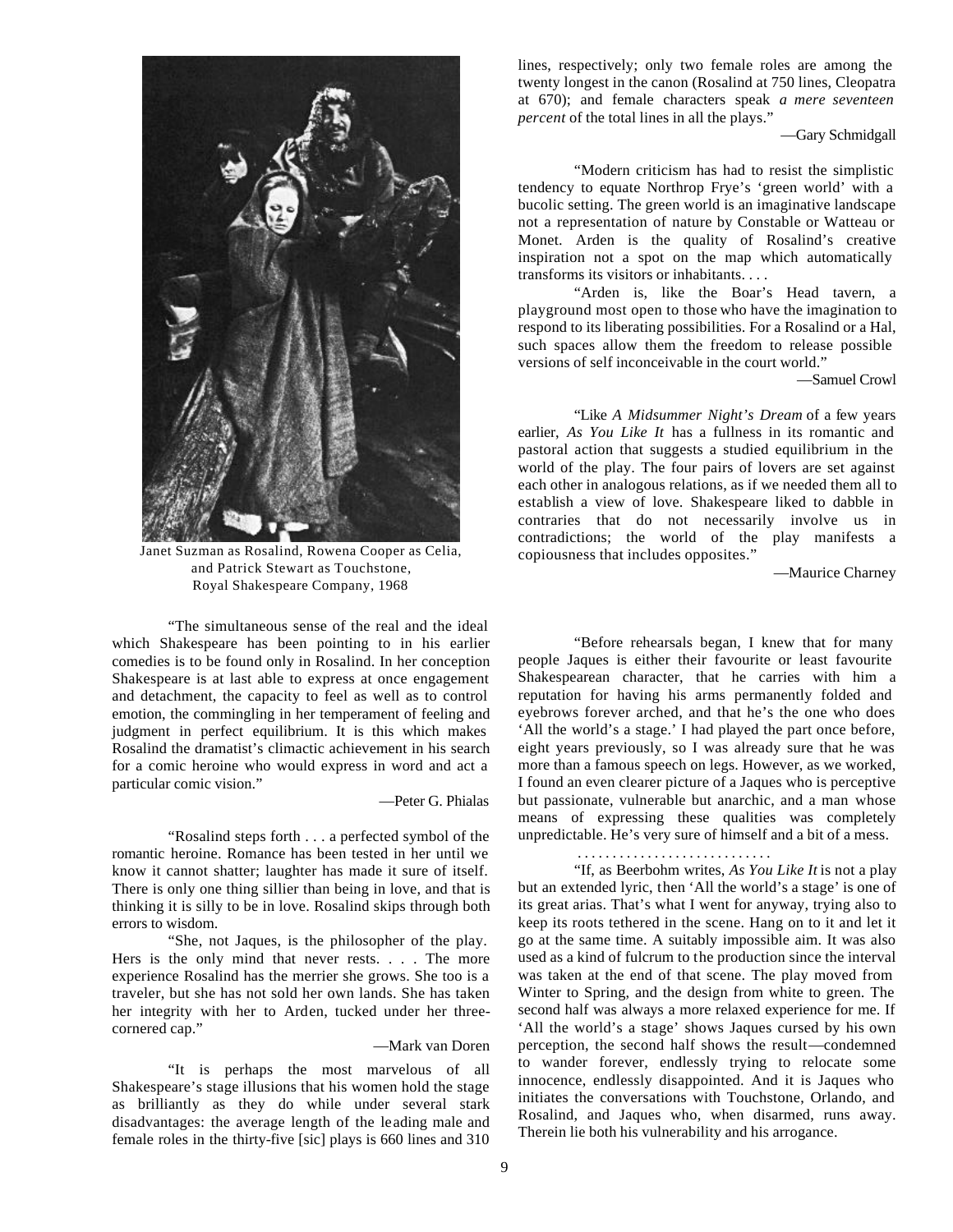"There is another irony, too. He is also able to function as occasional breeze to an audience who might otherwise become too heady on Rosalind and Orlando, because of course he doesn't change. He starts the play offstage under a tree by a stream, and ends it offstage sitting in a cave."

—Alan Rickman



Alan Rickman as Jaques, Royal Shakespeare Company, 1985

"Shakespeare's *As You Like It* provides a perfect example of two kinds of time. In the court, profane time rules the prudential world of legality and mundane responsibility but beyond it in Arden, festive time takes over. In the forest, all kinds of subversion and inversion take place and in this parenthetic setting characters can abdicate their daily roles. Men can become women, women can become men, dukes become shepherds in just the same way that masters may be seen serving at table at Christmas, and a child or fool can be appointed the Lord of Misrule.

"The world is turned upside-down and just as the shaking of the kaleidoscope between two successive configurations creates the possibility of a stable pattern on either side so the mischief-making disturbance of order between one stretch of profane time and the next guarantees the stability of the future period. This is why we call such periods recreational, and in a sense what seems to happen is that the prevailing order is called into question and ultimately re-created. These mischief-making times can only exist, and have any meaning, because profane time will return. The celebrants will resume their normal roles having been re-created in the intervening period."

—Jonathan Miller

"The popularity of Rosalind is due to three main causes. First, she only speaks blank verse for a few minutes, second, she only wears a skirt for a few minutes. . . . Third, she makes love to the man instead of waiting for the man to make love to her—a piece of natural history which has kept Shakespeare's heroines alive, whilst generations of properly governed young ladies, taught to say 'No' three times at least, have miserably perished."

—George Bernard Shaw

"If we were obliged to answer the question which of Shakespeare's plays contains, not indeed the fullest picture of his mind, but the truest expression of his nature and habitual temper, unaffected by special causes of exhilaration or gloom, I should be disposed to choose *As You Like It*. It wants, to go no further, the addition of a touch of Sir Toby or Falstaff, and the ejection of its miraculous conversions of ill-disposed characters. But the misbehaviour of Fortune, and the hardness and ingratitude of men, form the basis of its plot, and are a frequent topic of complaint. And, on the other hand, he who is reading it has a smooth brow and smiling lips. . . . And it is full not only of sweetness, but of romance, fun, humour of various kinds, delight in the oddities of human nature, love of modesty and fidelity and high spirit and patience, dislike of scandal and censure, contemplative curiosity, the feeling that in the end we are all merely players. . . . And, finally, it breathes the serene holiday mood of escape from the toil, competition, and corruption of city and court into the sun and shadow and peace of the country, where one can be idle and dream and sing."

—A.C. Bradley

*"As You Like It* is far from being one of Shakespeare's greatest plays, but it is one of his best-loved ones. 'I know nothing better than to be in the forest,' says a character in Dostoevsky, '[there] all things are good.' We are in a forest, the Forest of Arden, during four-fifths of *As You Like It,* but it is a forest that by some magic lets in perpetual sunshine. And not only do we have a sense of constant natural beauty around us; we are in the presence, too, almost continuously, of a number of the other supremely good things of life, song and laughter, simplicity and love; while to guard against surfeit and keep romance within bounds, there is a seasoning of caustic and even cynical wit, plenty of foolishness as a foil for the wisdom, and, for variety, an intermingling of social worlds from courtiers and courtly exiles to shepherds and country bumpkins. In this last respect *As You Like It* repeats the miracle of *A Midsummer Night's Dream*."

—Harold C. Goddard

#### **ABOUT THE PLAY ON STAGE**

The earliest mention of *As You Like It* on the stage dates from 1723, and actually refers to an adaptation of the play by Charles Johnson called *Love in a Forest*. Johnson's play, we are told, was a pastiche which "left out most of the comic characters and patched up the holes thus made with bits of several other Shakespeare plays, including *Richard III.* Even when Shakespeare's own play was staged, a song from *Love's Labour's Lost* was invariably inserted." Johnson's interpolations also included the Pyramus and Thisbe scene from *A Midsummer Night's Dream*. In 1739 there was another adaptation, *The Modern Receipt, or a Cure for Love*, but this version was published only, not acted. In 1741 Shakespeare's play was finally reintroduced to London audiences at Drury Lane.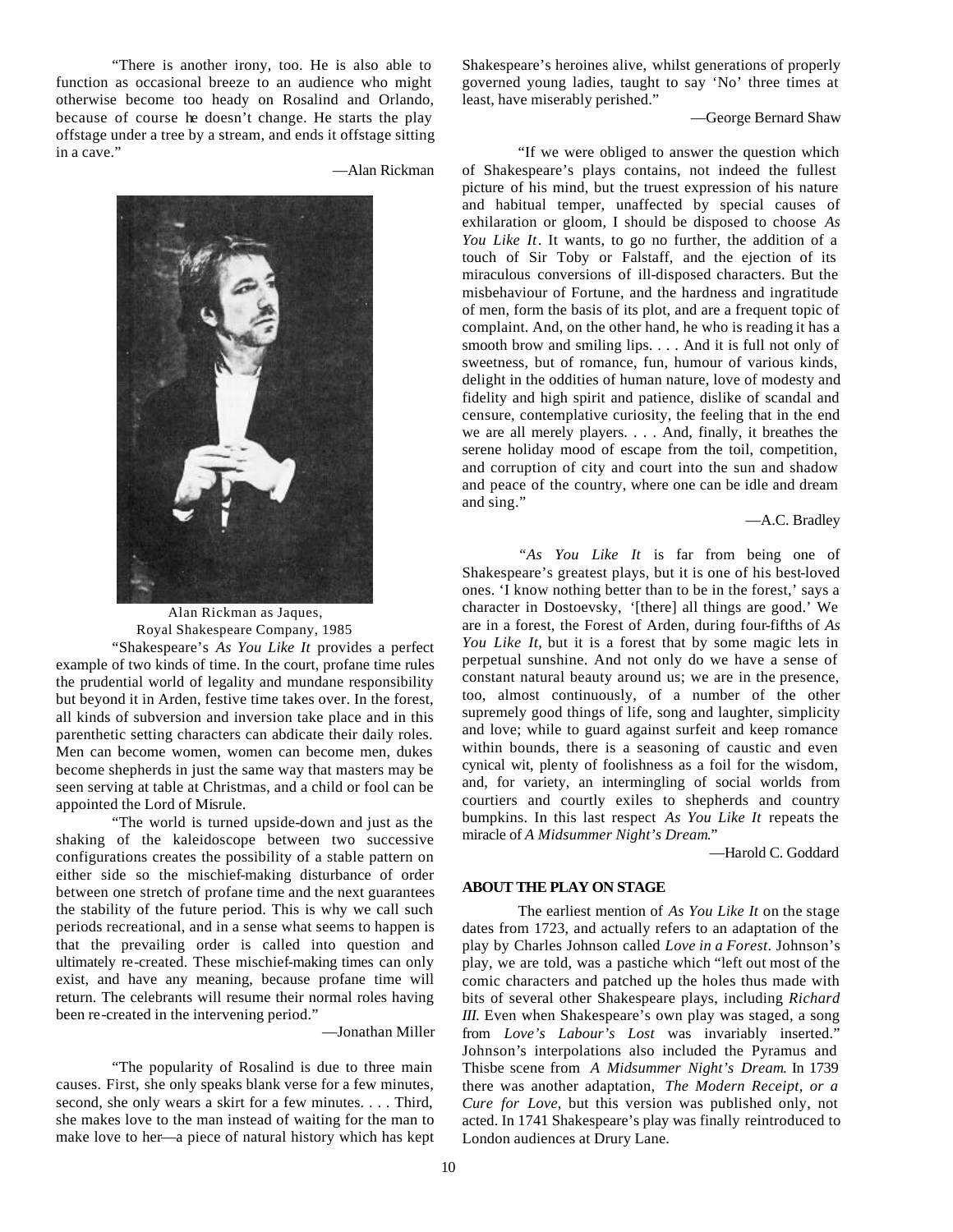

Drury Lane, 1741

Not surprising, since Rosalind's part is the longest female role in the Shakespeare canon, *As you Like It* has proved a popular vehicle for actresses ever since the 18th century. One source tells us that "from 1776 to 1817 *As You Like It* was the most performed Shakespearean play at London's Drury Lane Theatre," and another reports that "*As You Like It* was saved to the stage by a succession of great Rosalinds—Mrs. [Hannah] Pritchard, Mrs. [Peg] Woffington, Mrs. Barry, Mrs. [Mary Ann] Yates." Added to his list might be the names of Mrs. Sarah Siddons and Dorothy Jordan, both of whom were memorable in the role.

Peg Woffington actually made her last appearance as Rosalind. She was stricken during a performance in 1757, collapsing on stage as she spoke the epilogue.

The first Rosalind in America was Mrs. Kenna who introduced the play to Philadelphia in 1786. It was, however, Ellen Tree, (later the wife of Charles Kean) who popularized the play in early 19th-century America.

England, 1770s Tree Kean, who America

popularized *As You Like It* in

Colley Cibber was an admired Jaques, while Charles Macklin and Richard Yates acted the clown, Touchstone.

The popularity of *As You Like It* continued into the Romantic Age of the 19th century. Helen Faucit, Mary Anderson, Julia Neilson, Julia Marlowe, and Ada Rehan were frequent and popular Rosalinds; John Philip Kemble and William Charles Macready both succeeded as Jaques. We are also told that "in Paris, the French novelist George Sand (1804-1876) staged her adaptation of the play (1856), in which Celia marries Jaques instead of Oliver."



Ada Rehan as Rosalind, London, 1890

In the 20th century Rosalind has attracted many of the finest stage actresses, including: Edith Evans, Margaret Leighton, Peggy Ashcroft, Irene Worth, Katherine Hepburn, Vanessa Redgrave, Kim Hunter, Paula Prentiss, Carole Shelley, Roberta Maxwell, Dorothy Tutin, Kate Nelligan, Eileen Atkins, Janet Suzman, Maggie Smith, and Juliet Stevenson.



 Tom King as Touchstone, Taken from a portrait of Ellen



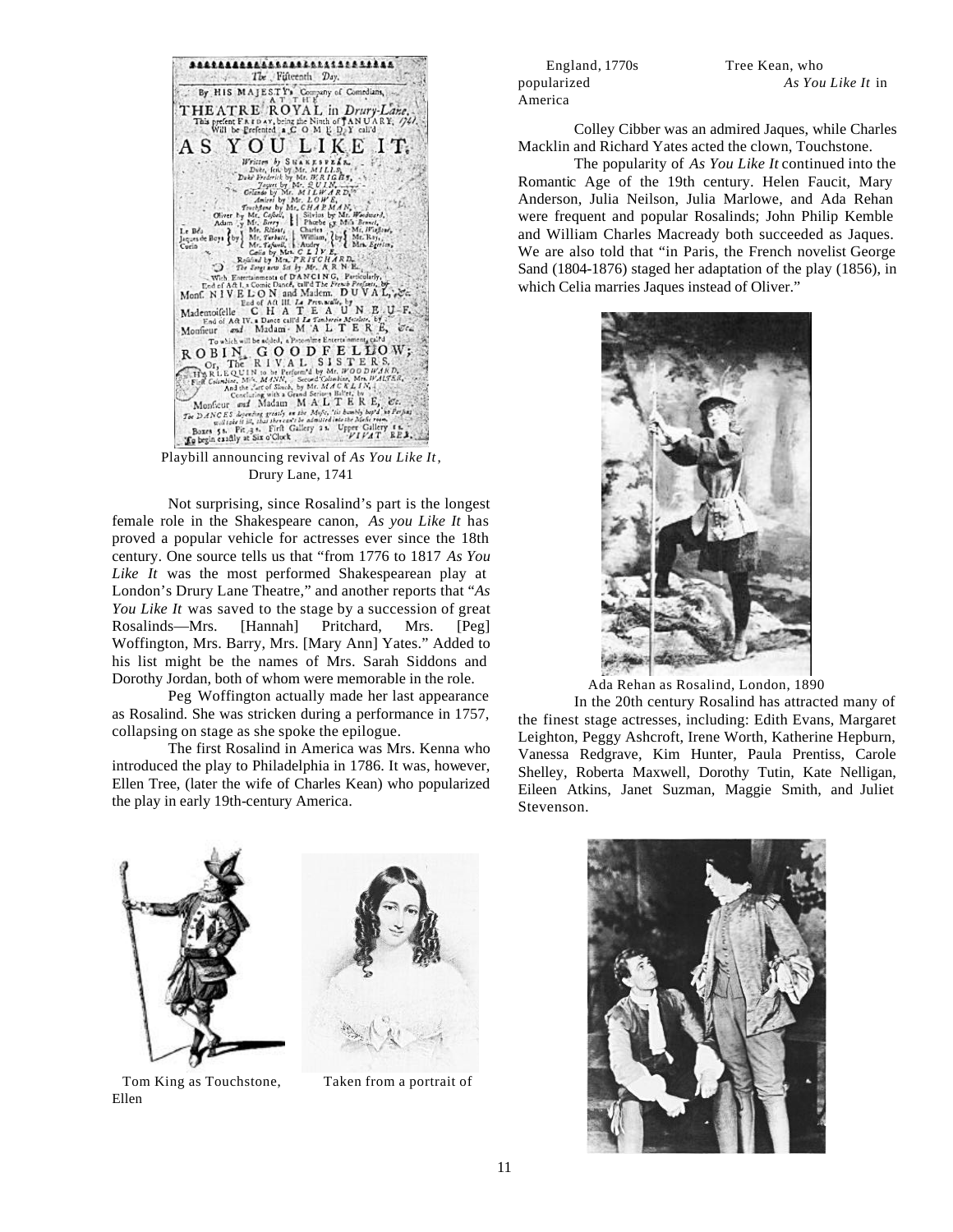Michael Redgrave as Orlando and Edith Evans as Rosalind, London, Old Vic Theatre, 1936



Katherine Hepburn as Rosalind, Old Vic, London, 1950

John Gielgud, Laurence Olivier, Michael Redgrave and Sheppard Strudwick have performed Orlando. Jaques has been acted by Balliol Holloway, Anthony Quayle, Max Adrian, Alan Howard, Nicholas Pennell, George C. Scott, Brian Bedord, and Alan Rickman, while Sidney Greenstreet, Hugh Griffith, Edward Atienza, Colin Blakely, and Patrick Stewart have all taken the role of Touchstone.

In 1967 the National Theatre of Great Britain staged a controversial all male production of *As You Like It* with Ronald Pickup as Rosalind, Charles Kay as Celia, Jeremy Brett as Orlando, and Derek Jacobi as Touchstone.



Jeremy Brett as Orlando, Ronald Pickup as Rosalind, and Charles Kay as Celia, National Theatre all-male production, 1967



Multiple marriages occur at the end of *As You Like It*, Royal Shakespeare Company, 1977



Orlando throws the wrestler, Charles, in an environmental production, directed by Peter Stein, Berlin, Germany, 1977



Raul Julia as Orlando, Kathleen Widdoes as Rosalind, New York Shakespeare Festival,. 1973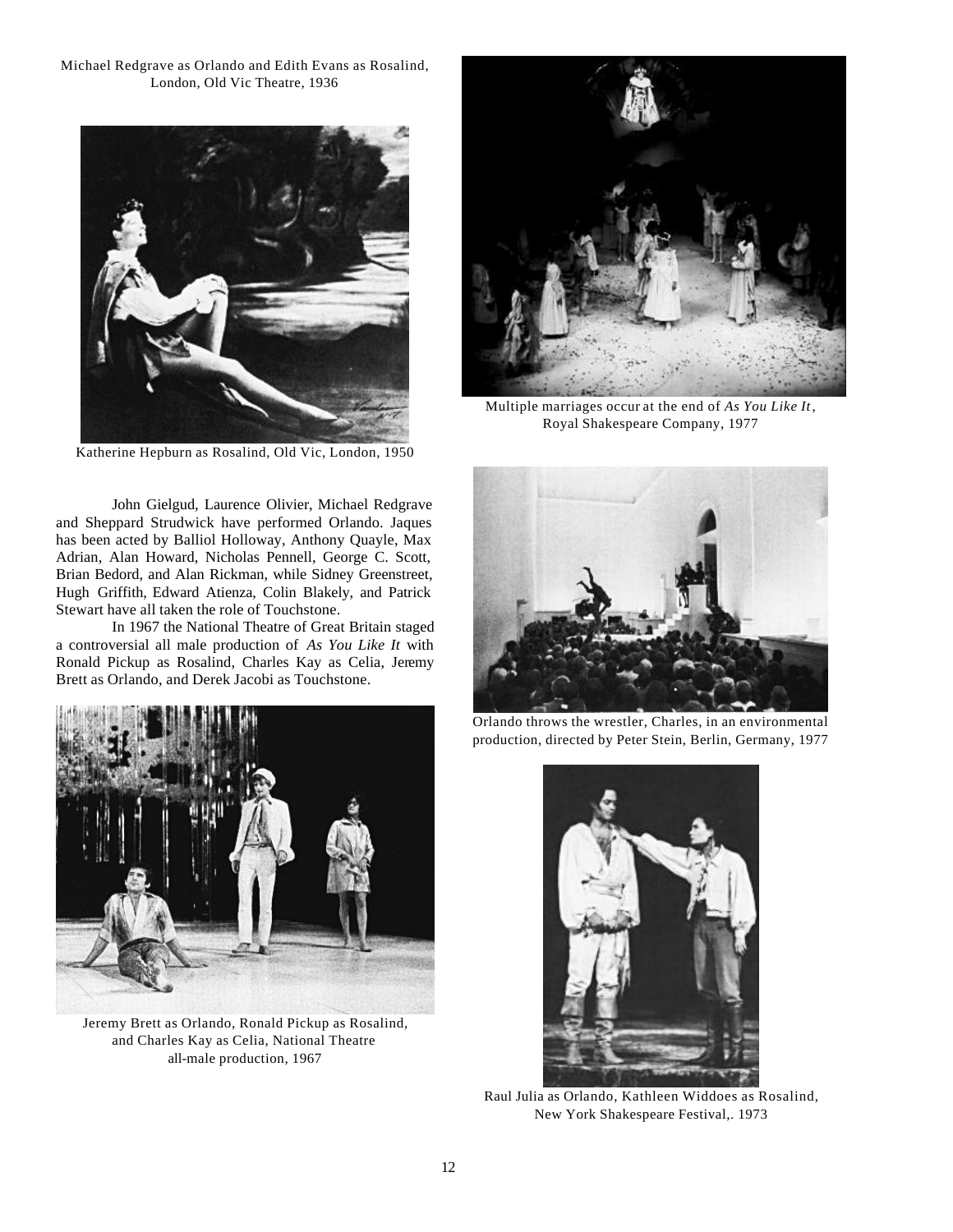

A different approach to the marriages in Act V, Royal Shakespeare Company, 1980



Costume design by Salvador Dali for a 1948 production of *As You Like It*



Brian Bedford as Jaques, Jack Wetherall as Orlando, Stratford, Canada, 1977-78



Maggie Smith as Rosalind/Ganymede, Stratford, Canada, 1977-78



Jack Wetherall as Orlando, Peter Hutt as Silvius, Patricia Idette as Phebe, and Maggie Smith as Rosalind/Ganymede, Stratford, Canada, 1977-78



Nicholas Pennell as Jaques, Stratford, Canada, 1983. As a member of the repertory company Pennell had previously played Orlando at Stratford in 1972.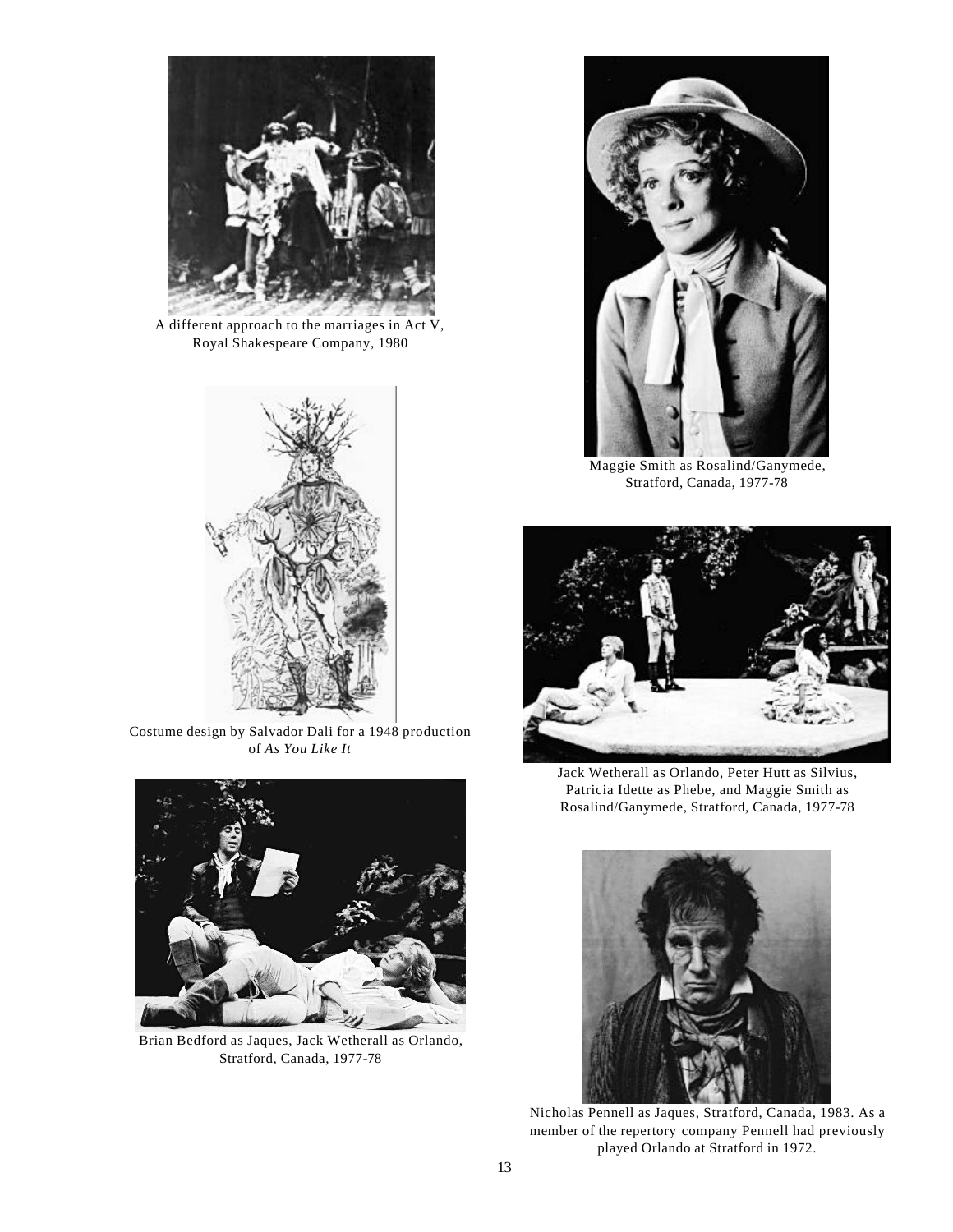

Mervyn Blake as Adam, Stratford, Canada, 1983



Lewis Gordon as Touchstone, Elizabeth Leigh-Milne as Audrey, and Nicholas Pennell as Jaques, Stratford, Canada, 1983



Arnie Burton as Orlando and Joanne Camp as Rosalind, Pearl Theatre, New York City, 1991

#### **FAMOUS LINES**

. . . fleet the time carelessly as they did in the golden world. (Charles —I.i.113-14)

. . . I show more mirth than I am mistress of . . . (Rosalind—I.ii.2-3)

The little foolery that wise men have makes a great show. (Celia—I.ii.86-87)

Well said! that was laid on with a trowel. (Celia—I.ii.101)

. . . one out of suits with fortune . . . (Rosalind—I.ii.236)

My pride fell with my fortunes. (Rosalind—I.ii.242)

Hereafter, in a better world than this, I shall desire more love and knowledge of you. (Le Beau—I.ii.288-89)

Not one (word) to throw at a dog. (Rosalind—I.iii.3)

O, how full of briers is this working-day world! (Rosalind—I.iii.11-12)

Beauty provoketh thieves sooner than gold. (Rosalind—I.iii.108)

Now, my co-mates and brothers in exile, Hath not old custom made this life more sweet Than that of painted pomp? Are not these woods More free from peril than the envious court?

(Duke Senior—II.i.1-4)

Sweet are the uses of adversity. (Duke Senior-II.i.12)

And this our life, exempt from public haunt, Finds tongues in trees, books in the running brooks,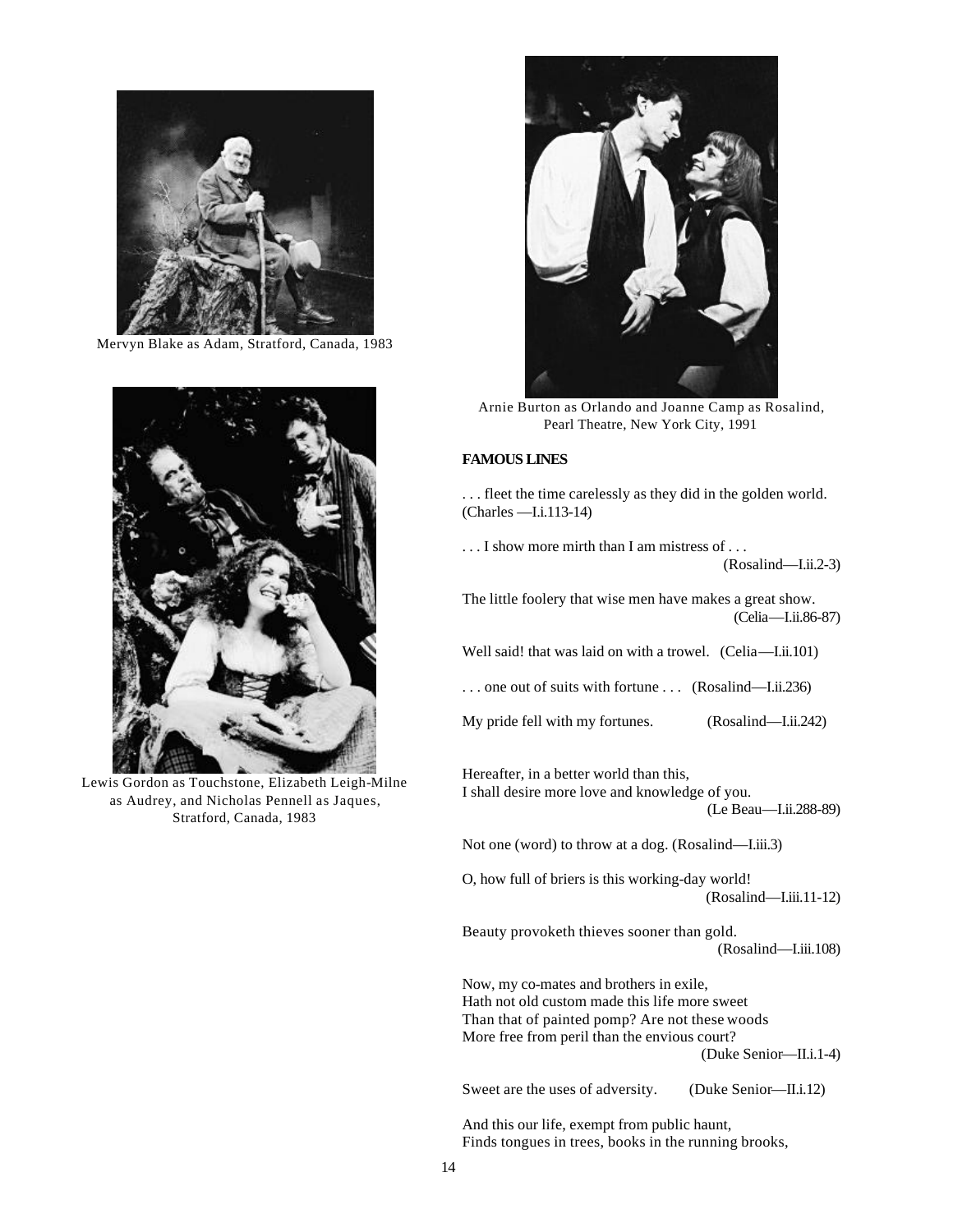Sermons in stones, and good in everything . . . (Duke Senior—II.i.15-17)

. . . He that doth the ravens feed, Yea, providently caters for the sparrow Be comfort to my age! (Adam—II.iii.47-49)

Though I look old, yet I am strong and lusty, For in my youth I never did apply Hot and rebellious liquors in my blood.

(Adam—II.iii.51-53)

O good old man, how well in thee appears The constant service of the antique world, When service sweat for duty, not for meed!

(Orlando—II.iii.56-58)

Thou art not for the fashion of these times, Where none will sweat but for promotion.

(Orlando—II.iii.59-60)

Ay, now am I in Arden, the more fool I. When I was at home I was in a better place, but travelers must be content. (Touchstone—II.iv.14-16)

If thou rememb'rest not the slightest folly That ever love did make thee run into, Thou hast not loved. (Silvius—II.iv.33-35)

(Song) Under the greenwood tree Who loves to lie with me . . . (Amiens—II.v.1-2)

(Song) Here shall he see No enemy But winter and rough weather. (Amiens—II.v.6-8)

I can suck melancholy out of a song as a weasel sucks eggs. (Jaques—II.v.11-12)

(Song) Who doth ambition shun, And loves to live i' the sun, Seeking the food he eats And pleased with what he gets . . . Amiens—II.v.35-38)

(Song) If it do come to pass That any man turn ass  $\dots$  (Jaques—II.v.48-49)

A fool, a fool! I met a fool i' the forest . . .

(Jaques—II.vii.13)

(Orlando—II.vii.121)

"Thus we may see," quoth he, "how the world wags." (Jaques—II.vii.23)

". . . And so from hour to hour we ripe and ripe, And then from hour to hour we rot and rot, And thereby hangs a tale." (Jaques—II.vii.26-28)

True is it that we have seen better days. (Duke Senior—II.vii.119)

If ever you have looked on better days . . .

Thou seest we are not all alone unhappy.

(Duke Senior—II.vii.135)

All the world's a stage, And all the men and women merely players. They have their exits and their entrances, And one man in his time plays many parts.

(Jaques—II.vii.138-141)



Early 19th-century illustrations of the "Seven Ages of Man" Top row: "the whining schoolboy, with his satchel" and the soldier "seeking the bubble reputation" Bottom row: the justice "with eyes severe and beard of formal cut" and the sixth age with its "lean and slippered pantaloon"

Sans teeth, sans eyes, sans taste, sans everything. (Jaques—II.vii.165)

| (Song) Blow, blow, thou winter wind, |                            |
|--------------------------------------|----------------------------|
| Thou art not so unkind               |                            |
| As man's ingratitude.                | $(Amiens—II. vii.174-176)$ |

In respect that it is solitary, I like it very well; but in respect that it is private, it is a very vile life.

(Touchstone—III.ii.15-16)

He that wants money, means, and content is without three good friends. (Corin—III.ii.23-24)

. . . let us make an honorable retreat; though not with bag and baggage, yet with scrip and scrippage. (Touchstone—III.ii.159-61)

O wonderful, wonderful, and most wonderful wonderful!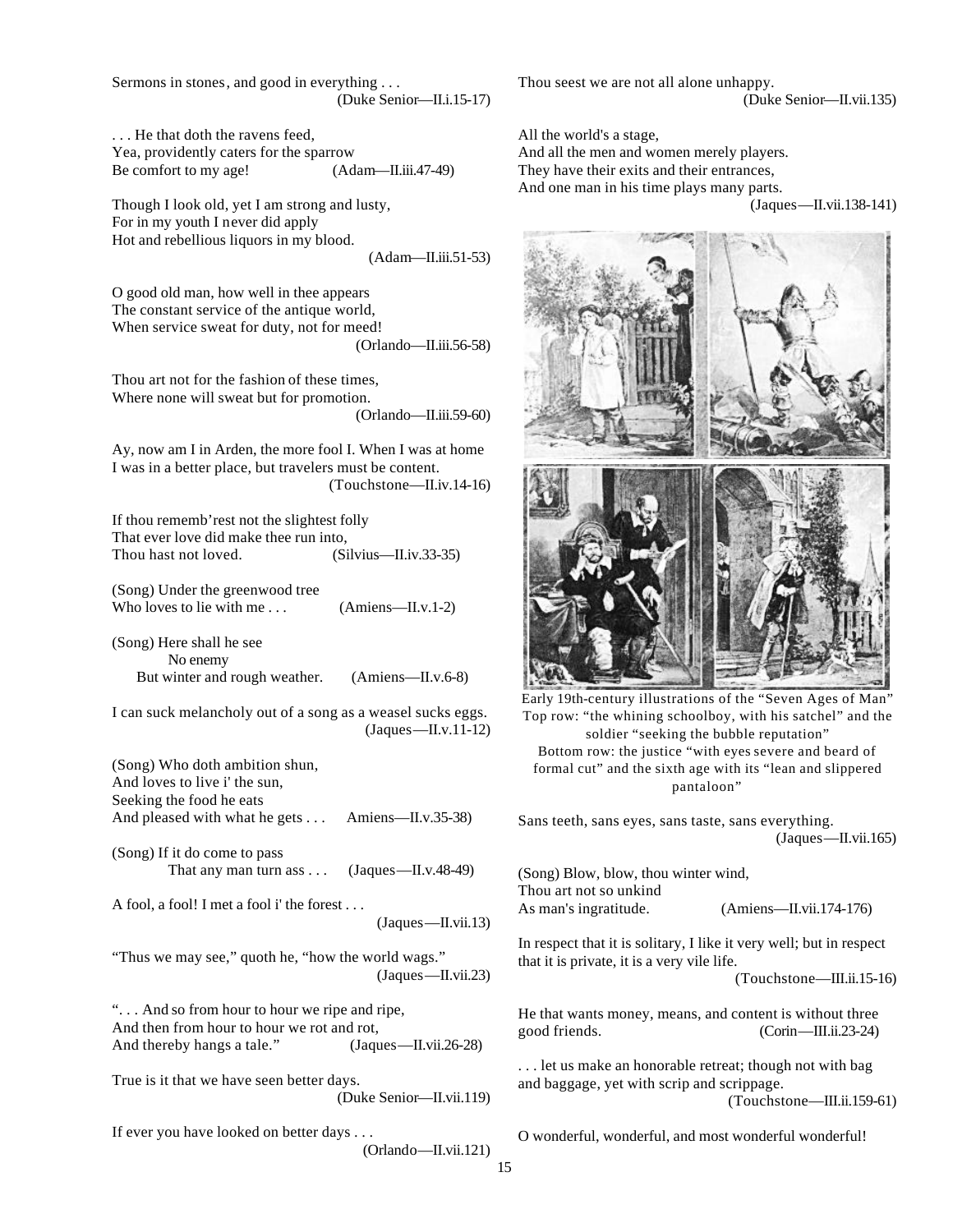And yet again wonderful, and after that, out of all whooping! (Celia—III.ii.188-190)

Do you not know I am a woman? When I think, I must speak. (Rosalind—III.ii.246-247)

Dead shepherd, now I find thy saw of might, "Who ever loved that loved not at first sight?" (Phebe—III.v.86-7)

Men have died from time to time, and worms have eaten them, but not for love. (Rosalind —IV.i.101-102)

| For ever and a day.<br>(Orlando—IV.i.138) |
|-------------------------------------------|
|-------------------------------------------|

"Wit, whither wilt?" (Orlando—IV.i.159)

"The fool doth think he is wise, but the wise man knows himself to be a fool." (Touchstone—V.i.3-31)

(Song) It was a lover and his lass, With a hey, and a ho, and a hey-nonny-no . . . (Pages—V.iii.15-16)

A poor virgin, sir, an ill-favored thing, sir, but mine own. (Touchstone—V.iv.61-2)

O sir, we quarrel in print, by the book, as you have books for good manners. (Touchstone—V.iv.89-90)

All these you may avoid but the Lie Direct; and you may avoid that too, with an If. (Touchstone—V.iv.95-97)

Much virtue in If. (Touchstone—V.iv.101-102)

... good wine needs no bush ...

(Rosalind—Epilogue 3-4)





Susan-Jane Tanner as Audrey, Anthony O'Donnell as Touchstone, Royal Shakespeare Company, 1992



Kate Buffery as Rosalind, Peter de Jersey as Orlando, Royal Shakespeare Company, 1992



Kate Buffery as Rosalind, Samantha Bond as Celia, Royal Shakespeare Company, 1992



Susan Fleetwood as Rosalind, Alan Bowe as Orlando,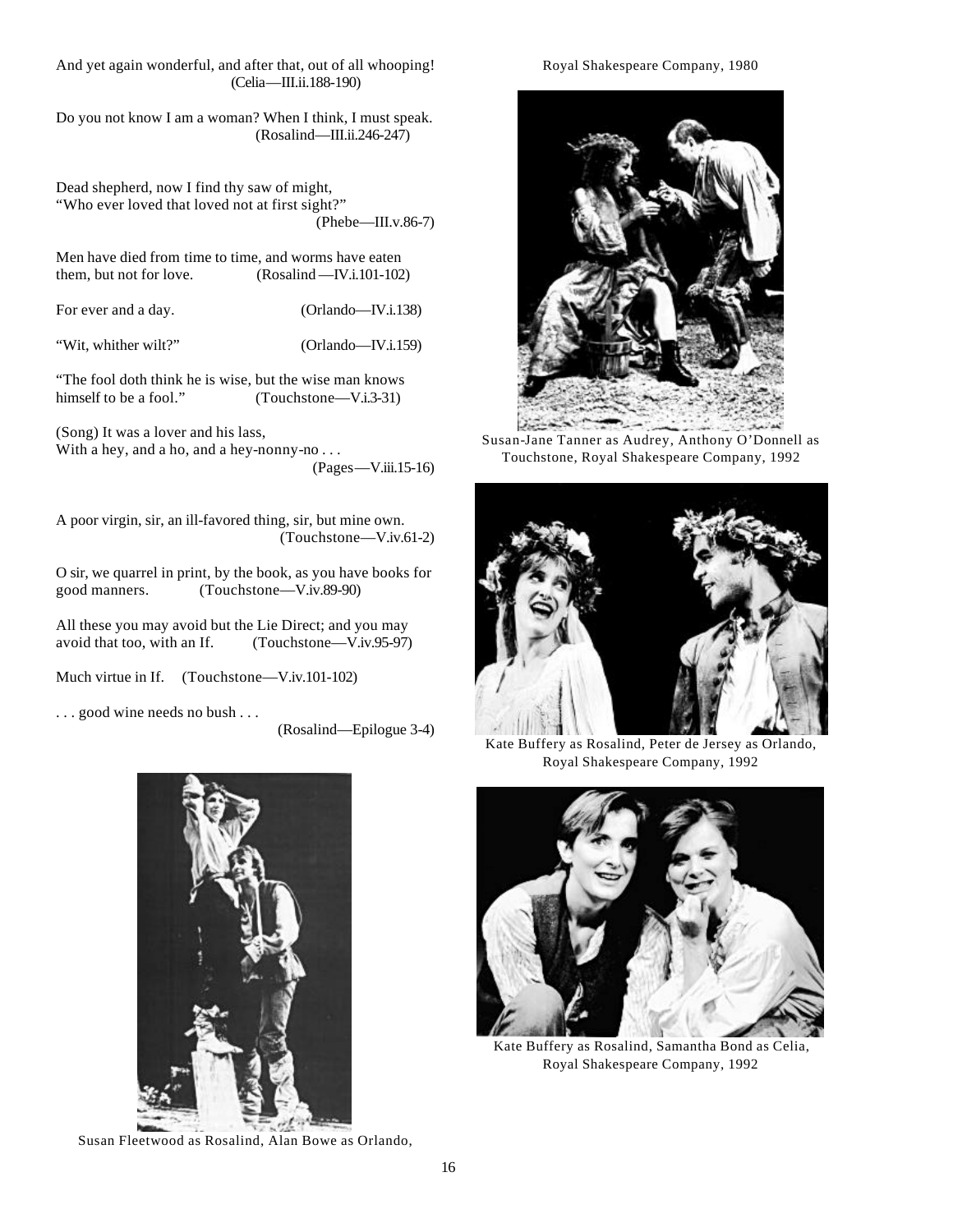#### **ABOUT THE PLAY IN OTHER FORMS**

The works of Shakespeare have inspired numerous other artistic creations including other plays, ballets, musicals, operas, and films. *Romeo and Juliet* exists as a memo rable ballet, as do *A Midsummer Night's Dream* and *The Taming of the Shrew,* among others. *The Boys From Syracuse, Kiss Me, Kate, West Side Story* and *Catch My Soul*  (*Othello*) have been successful musical theatre adaptations from Shakespeare. Gounod's *Romeo et Juliette*, Verdi's *Macbeth*, *Otello* and *Falstaff*, Giannini's *Taming of the Shrew*, Nicolai's *The Merry Wives of Windsor*, Thomas' *Hamlet*, and Barber's *Antony and Cleopatra* are just a representative few of the hundreds of operas inspired by Shakespeare's plays. From a 1908 silent version of *The Taming of the Shrew* to Franco Zeffirelli's wide-screen versions of *The Taming of the Shrew*, *Romeo and Juliet,* and *Hamlet,* many of Shakespeare's plays have been given film treatment, though often in too literal or stiff a fashion for the big screen.

*As You Like It* has inspired little in the worlds of opera or ballet. Minor operas were inspired by and named after the character of Rosalind both in the 18th and 20th centuries, but no work has achieved any lasting prominence. Overtures and incidental music have occasionally been composed for the play. The world of dance has ignored the play. Perhaps this is because the comedy develops a rich panoply of characters without ever producing a great deal of dramatic action. The play also has an unusual number of songs in it, and it may be that such a lyric text offered no challenge or need for translation into operatic or dance terms.

On the other hand, *As You Like It* was early adapted to film with three silent versions preceding a British sound version (1936), directed by Paul Czinner, featuring Elisabeth Bergner as Rosalind and Laurence Olivier as Orlando. William Walton, more famous for his later scores for Olivier's *Hamlet, Henry V,* and *Richard III*, also composed the music for Czinner's *As You Like It*. About this early film, one review observed: "Leon Quartermaine's delivery of the Seven Ages of Man speech was magnificent. He and Olivier found themselves in a talkie, and made the most of it.  $\ldots$ "

*As You Like It* was a part of the BBC television's inaugural season of the complete "Shakespeare Plays," telecast in Britain in 1978 and in the United States in the spring of 1979. Directed by Basil Coleman, the video production featured Helen Mirren as Rosalind, Brian Stirner as Orlando, Tony Church as Duke Senior, and Richard Pasco as Jaques. As an experiment, the BBC chose to film the play on location, using Glamis Castle and the surrounding woods of Scotland. This was generally criticized as a mistake, and the BBC in later seasons avoided such a repetition of realistic setting. The production was praised for the high quality of its ensemble acting and the individual work of Mirren and Pasco.

#### **QUESTIONS FOR DISCUSSION**

#### **Before Seeing the Play**

1. How does Shakespeare portray the relationship between men and women in this play?

2. What prompts Rosalind's love for Orlando? Is it plausible?

3. An interesting issue in *As You Like It* is Shakespeare's juxtaposition of the court and the country. Discuss how he presents and explores this.

4. If you were Rosalind, how would you have responded to Orlando's demonstration of love?

5. What do you think of Phebe? ... Silvius? ... Audrey? ... as characters in the drama? ... as citizens of Arden?

6. The character of Jaques is a depiction of a melancholy figure. Why do you suppose Shakespeare included him in this comedy?

7. Disguised as a boy, Rosalind tells us she met her father in the forest but did not reveal herself to him. Why do you suppose Rosalind made this choice?

8. What do you suppose Shakespeare meant by the title of this play?

9. Discuss the ways in which *As You Like It* might be considered a "fairy tale"?

10. What do you think of Shakespeare's depiction of women in this play?

#### **After Seeing the Play**

1. Which of the characters do you feel closest to? Why?

2. Which characters do you find most believable in terms of your own experience?

3. How are the characters like yourself? How are they different?

4. What did you find new or revealing in the play after seeing the production that you did not get from a reading of the text?

5. Did you get a sense of the various locations in which the story takes place? If so, how did the actors, the set, costume, and lighting designers, and the director suggest those places?

6. If *As You Like It* were done on TV, how would it be different? What things can be done on stage that can't be done on TV?

7. *As You Like It* is a festive, celebratory play that depicts some of the best possibilities within human behavior. How did this production convey that reality?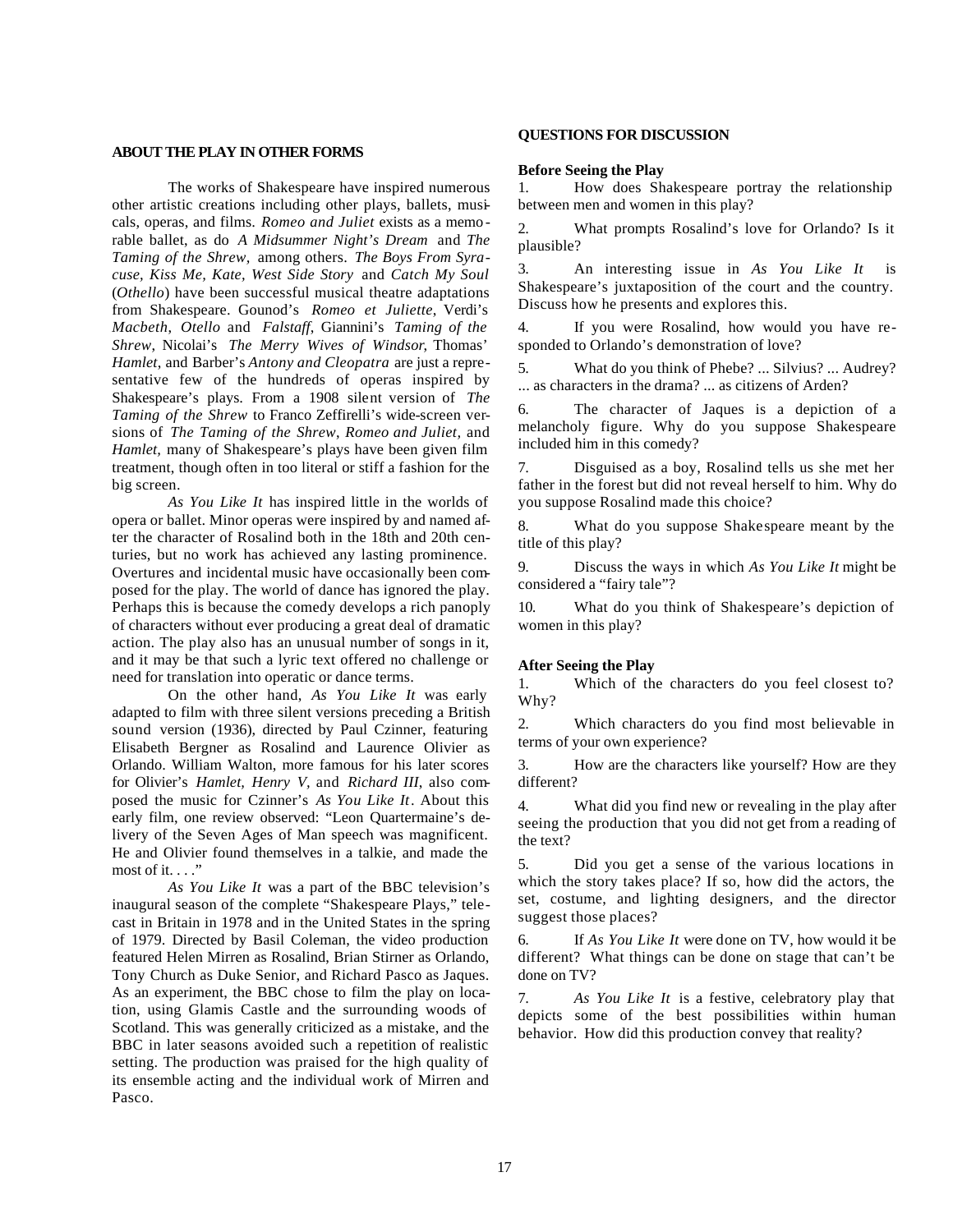### **A SELECTED READING LIST**

#### **About Shakespeare and His Plays**

Chute, Marchette. Shakespeare of London. New York: E.P. Dutton, 1949.

An easy-to-read absorbing biography.

- Ribner, Irving. *William Shakespeare: An Introduction to His Life, Times, and Theatre.* Waltham, Massachusetts: Blaisdell Publishing Co., 1969. An overview of Shakespeare. Very readable.
- Schoenbaum, Samuel. *Shakespeare, the Globe and the World.* New York: Oxford University Press, 1979. A richly illustrated look at Shakespeare's times and his plays taken from the Folger Shakespeare Library traveling exhibit.

#### **About Shakespeare's Theatre**

- Beckerman, Bernard. *Shakespeare at the Globe, 1599- 1609.* New York: Macmillan, 1962. An informative account of the staging of Shakespeare's plays in his time.
- Hodges, Walter C. *The Globe Restored.* New York: Coward-McCann, Inc., 1954.

A well illustrated and readable attempt to reconstruct the Globe Theatre.

#### **About** *As You Like It*

Barber, C.L. *Shakespeare's Festive Comedy: A Study of Dramatic Form and Its Relation to Social Custom*. Princeton: Princeton University Press, 1959.

A classic study of "holiday" as a paradigm for Shakespearean comedy.

Kott, Jan. *The Gender of Rosalind*. Evanston: Northwestern University Press, 1992.

A contemporary look at the layers of ambiguity in the depiction of Rosalind.

- Nevo, Ruth, *Comic Transformations in Shakespeare*. London & New York: Methuen & Co., Ltd., 1980. An examination of how the play provides a commentary on the nature of comedy.
- Reynolds, Peter. *As You Like It: A Dramatic Commentary.*  New York: Penguin Books, 1988.
	- A brief examination of the play, with several proposed interpretations of it for the stage, including "romantic," "political," and "feminist" approaches.

#### **From a production point of view.**

Shakespeare, William. *As You Like It.*

(The Arden Shakespeare, edited by Agnes Latham). London & New York: Methuen, 1967.

Fine introductory material, excellent topic and line notes. Paperback edition.

- Van Doren, Mark. *Shakespeare*. Garden City, N.Y.: Doubleday & Co., Inc., 1953.
- Brief but illuminating essays on all the plays. Webster, Margaret. *Shakespeare Without Tears*.

New York: McGraw-Hill, 1942. A lively look at all the plays from a stage director's point of view.